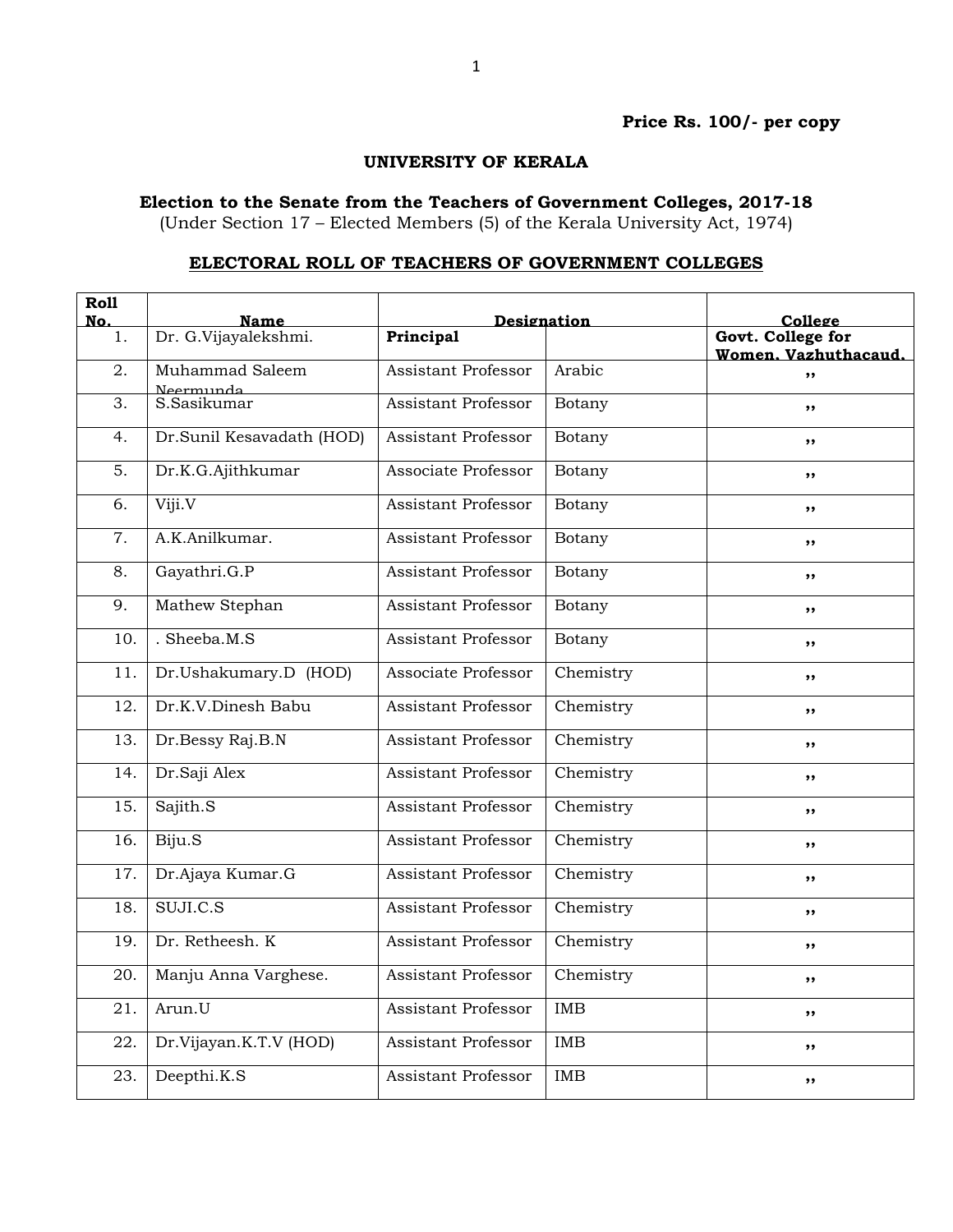| 24. | Anupama.S.S                               | Assistant Professor        | <b>IMB</b> | Govt. College for<br>Women. Vazhuthacaud |
|-----|-------------------------------------------|----------------------------|------------|------------------------------------------|
| 25. | Dr.K.Anil Kumar (HOD)                     | Associate Professor        | Commerce   | ,,                                       |
| 26. | Dr.Devakumar P.S.                         | Assistant Professor        | Commerce   | ,,                                       |
| 27. | Dr.Nirmala mabel                          | Associate Professor        | Commerce   | ,,                                       |
| 28. | Krishnaveni.S                             | Assistant Professor        | Commerce   | ,,                                       |
| 29. | Suresh Kumar.K                            | <b>Assistant Professor</b> | Commerce   | ,,                                       |
| 30. | Roosvelt.M                                | Assistant Professor        | Commerce   | ,,                                       |
| 31. | Dr. Nimy Dev.R                            | Assistant Professor        | Commerce   | ,,                                       |
| 32. | Sajeev. $H$                               | Assistant Professor        | Commerce   | ,,                                       |
| 33. | Dr.V.Uma Jyothi(HOD)                      | <b>Assistant Professor</b> | Economics  | ,,                                       |
| 34. | Alex Thomas                               | Associate Professor        | Economics  | ,,                                       |
| 35. | Dr.Godwin.S.K                             | Assistant Professor        | Economics  | ,,                                       |
| 36. | Dr.Sunija Begum N.                        | Assistant Professor        | Economics  | ,,                                       |
| 37. | Pillai U.V. Lekshmi                       | <b>Assistant Professor</b> | Economics  | ,,                                       |
| 38. | Jagan Sebastian George                    | <b>Assistant Professor</b> | Economics  | ,,                                       |
| 39. | Resmi C. Panicker                         | <b>Assistant Professor</b> | Economics  | ,,                                       |
| 40. | Anupama P.Nair                            | Assistant Professor        | Economics  | ,,                                       |
| 41. | Dr.M.P.Abraham.                           | Assistant Professor        | Economics  | ,,                                       |
| 42. | Sudheesh Kaipacherry<br>$(1 \text{ W A})$ | Assistant Professor        | Economics  | ,,                                       |
| 43. | Anju Susan Thomas                         | <b>Assistant Professor</b> | Economics  | ,,                                       |
| 44. | Resmi.R.L.                                | Assistant Professor        | English    | ,,                                       |
| 45. | Devika Panicker.                          | Assistant Professor        | English    | ,,                                       |
| 46. | Dr.Neeta Sasidharan                       | Assistant Professor        | English    | ,,                                       |
| 47. | Preetha Prabhasan                         | Assistant Professor        | English    | ,,                                       |
| 48. | Dr.Vani.K                                 | Assistant Professor        | English    | ,,                                       |
| 49. | Kavitha.B.K                               | Assistant Professor        | English    | ,,                                       |
| 50. | Sruti Ramachandran                        | Assistant Professor        | English    | ,,                                       |
| 51. | T.Raji                                    | Assistant Professor        | English    | ,,                                       |
| 52. | Reenie Rajan                              | Assistant Professor        | English    | ,,                                       |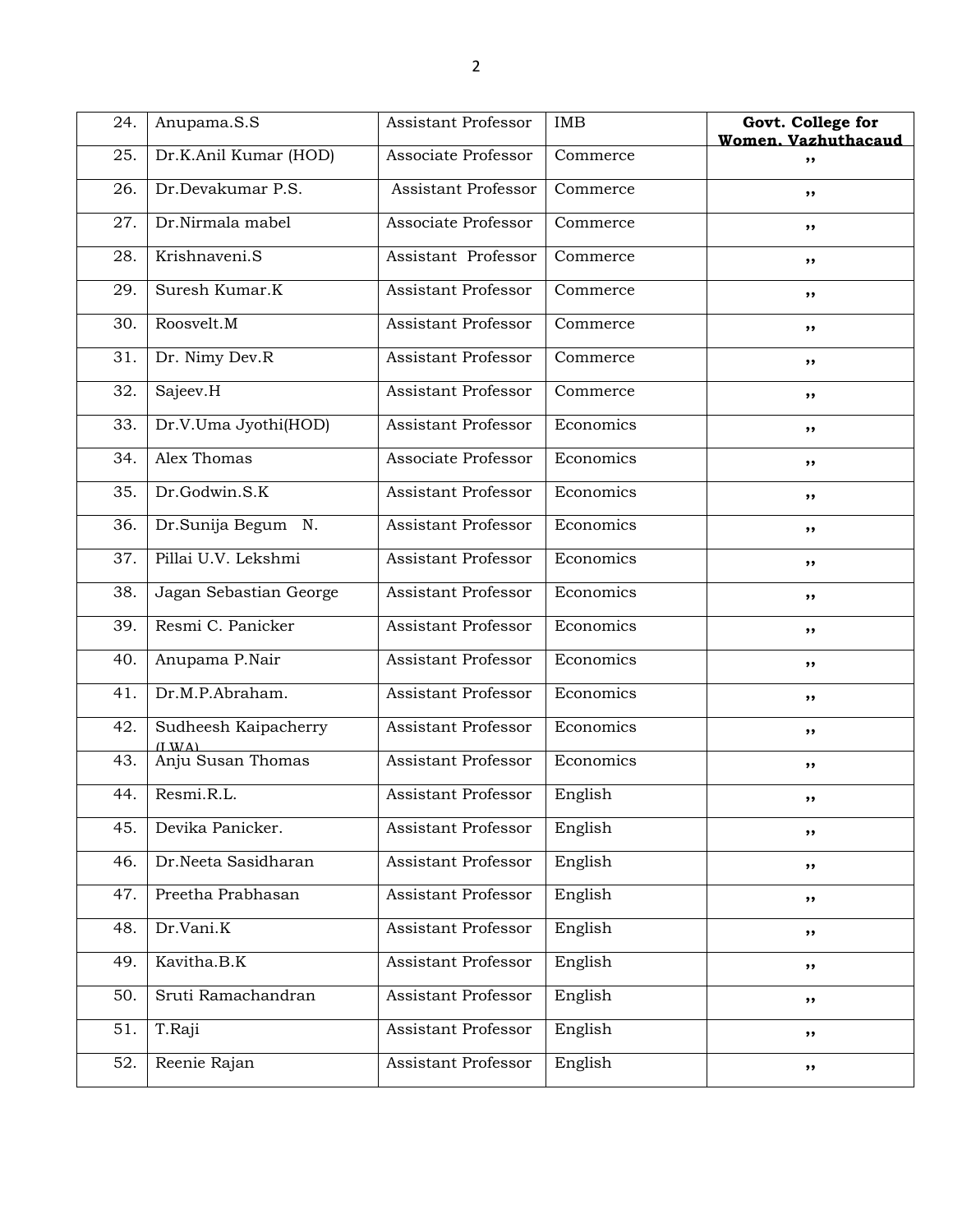| 53. | Deleep.D.L           | Assistant Professor        | English      | Govt. College for<br>Women. Vazhuthacaud |
|-----|----------------------|----------------------------|--------------|------------------------------------------|
| 54. | Indu Rajasekharan    | Assistant Professor        | English      | ,,                                       |
| 55. | Josna Rajan          | Assistant Professor        | English      | ,,                                       |
| 56. | Sanchitha.J          | Associate Professor        | English      | ,,                                       |
| 57. | Anitha Issac         | Assistant Professor        | English      | ,,                                       |
| 58. | Ajith Kumar.J.N(HOD) | Assistant Professor        | English      | ,,                                       |
| 59. | Ravichandran.C       | <b>Assistant Professor</b> | English      | ,,                                       |
| 60. | Bimal Edwin.         | Assistant Professor        | English      | ,,                                       |
| 61. | Sivapriya.S          | Assistant Professor        | English      | ,,                                       |
| 62. | Deape.N              | <b>Assistant Professor</b> | English      | ,,                                       |
| 63. | Justin K. Sebastian  | Assistant Professor        | German       | ,,                                       |
| 64. | Seenu Lukose.J       | <b>Assistant Professor</b> | French       | ,,                                       |
| 65. | Dr.Mini Joseph(HOD)  | Assistant Professor        | Home Science | ,,                                       |
| 66. | Dr.Sithara Balan.V   | Assistant Professor        | Home Science | ,,                                       |
| 67. | Dr.Nisha Sheen(LWA)  | <b>Assistant Professor</b> | Home Science | ,,                                       |
| 68. | Shyna P.K (LWA)      | Assistant Professor        | Home Science | ,,                                       |
| 69. | Kavitha.M.S (LWA)    | Assistant Professor        | Home Science | ,,                                       |
| 70. | R I. Santhi (HOD)    | Associate Professor        | Hindi        | ,,                                       |
| 71. | Dr.Asha.G            | Assistant Professor        | Hindi        | ,,                                       |
| 72. | Dr.Suma.S.           | Assistant Professor        | Hindi        | ,,                                       |
| 73. | Dr. Bindu Velsar.M   | <b>Assistant Professor</b> | Hindi        | ,,                                       |
| 74. | Salini.C             | Assistant Professor        | Hindi        | ,,                                       |
| 75. | Dr. Latha.D          | Assistant Professor        | Hindi        | ,,                                       |
| 76. | Dr.Sherlin           | Assistant Professor        | Hindi        | ,,                                       |
| 77. | Dr.Sushama.S         | Assistant Professor        | Hindi        | ,,                                       |
| 78. | Dr.Elizabeth George  | <b>Assistant Professor</b> | Hindi        | ,,                                       |
| 79. | Dr.Nimmy.A.A         | Assistant Professor        | Hindi        | ,,                                       |
| 80. | Sajina.P.S           | Assistant Professor        | Hindi        | ,,                                       |
| 81. | Suraj.G (HOD)        | Assistant Professor        | History      | ,,                                       |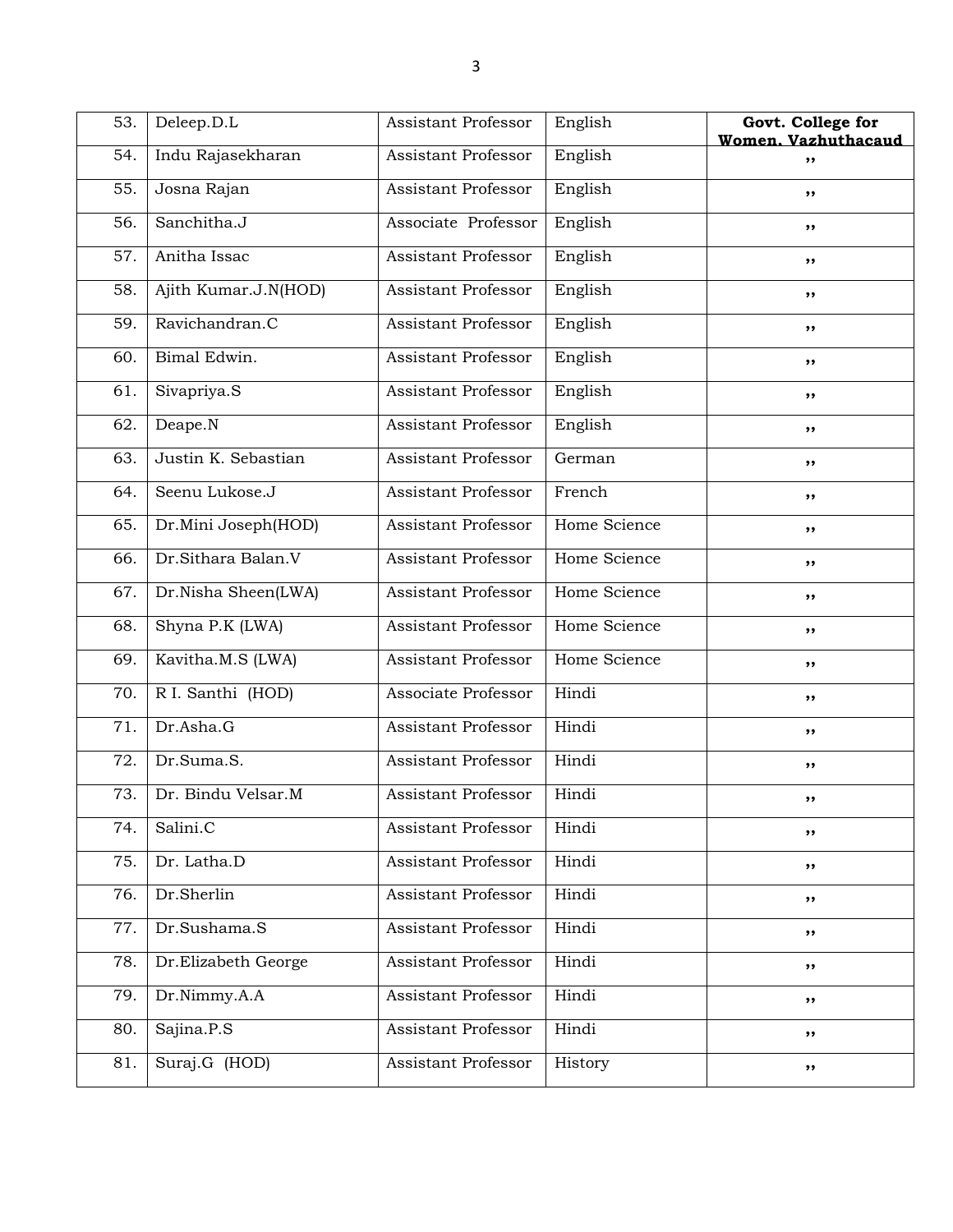| 82.  | Manoj K.                  | Assistant Professor        | History     | Govt. College for<br>Women. Vazhuthacaud |
|------|---------------------------|----------------------------|-------------|------------------------------------------|
| 83.  | Resmi.R.S                 | Assistant Professor        | History     | ,,                                       |
| 84.  | Bindu S.                  | Assistant Professor        | History     | ,,                                       |
| 85.  | Deepu.J.S                 | Assistant Professor        | History     | ,,                                       |
| 86.  | Dr.Santhosh Kumar.L       | <b>Assistant Professor</b> | History     | ,,                                       |
| 87.  | Vinod.K. Joseph           | <b>Assistant Professor</b> | History     | ,,                                       |
| 88.  | Deepu.S                   | Assistant Professor        | History     | ,,                                       |
| 89.  | Dr.DharmaRajan.S.S (HOD)  | Assistant Professor        | Malayalam   | ,,                                       |
| 90.  | Shibukumar.P.L.           | Assistant Professor        | Malayalam   | ,,                                       |
| 91.  | Roshni.K. Lal             | Assistant Professor        | Malayalam   | ,,                                       |
| 92.  | Ravi Kumar.M.G            | Assistant Professor        | Malayalam   | ,,                                       |
| 93.  | Bindu.A.M                 | Assistant Professor        | Malayalam   | ,,                                       |
| 94.  | Manoj.K.S                 | Assistant Professor        | Malayalam   | ,,                                       |
| 95.  | July.A                    | Assistant Professor        | Malayalam   | ,,                                       |
| 96.  | K.Rahim                   | Assistant Professor        | Malayalam   | ,,                                       |
| 97.  | Dr. K. Shiju              | <b>Assistant Professor</b> | Malayalam   | ,,                                       |
| 98.  | Dr.Swapna Sreenivasan     | Assistant Professor        | Malayalam   | ,,                                       |
| 99.  | Dr.V. K. Anuradha(HOD)    | Associate Professor        | Music       | ,,                                       |
| 100. | Dr. Sobha. B. Nair        | Associate Professor        | Music       | ,,                                       |
| 101. | Dr.K. Bindu               | Assistant Professor        | Music       | ,,                                       |
| 102. | Saji.S                    | <b>Assistant Professor</b> | Music       | ,,                                       |
|      | 103. Rana Bhuvan          | Assistant Professor        | Music       | ,,                                       |
| 104. | Shyama.K.R                | Assistant Professor        | Music       | ,,                                       |
| 105. | Raji .T.S                 | Assistant Professor        | Music       | ,,                                       |
| 106. | Vineetha P.               | Assistant Professor        | Music       | ,,                                       |
| 107. | Dr.Sherly Valanthara(HOD) | Associate Professor        | Mathematics | ,,                                       |
| 108. | Binu K.P.                 | Assistant Professor        | Mathematics | ,,                                       |
| 109. | Vinod.S                   | Assistant Professor        | Mathematics | ,,                                       |
| 110. | Minikumari N.S.           | Assistant Professor        | Mathematics | ,,                                       |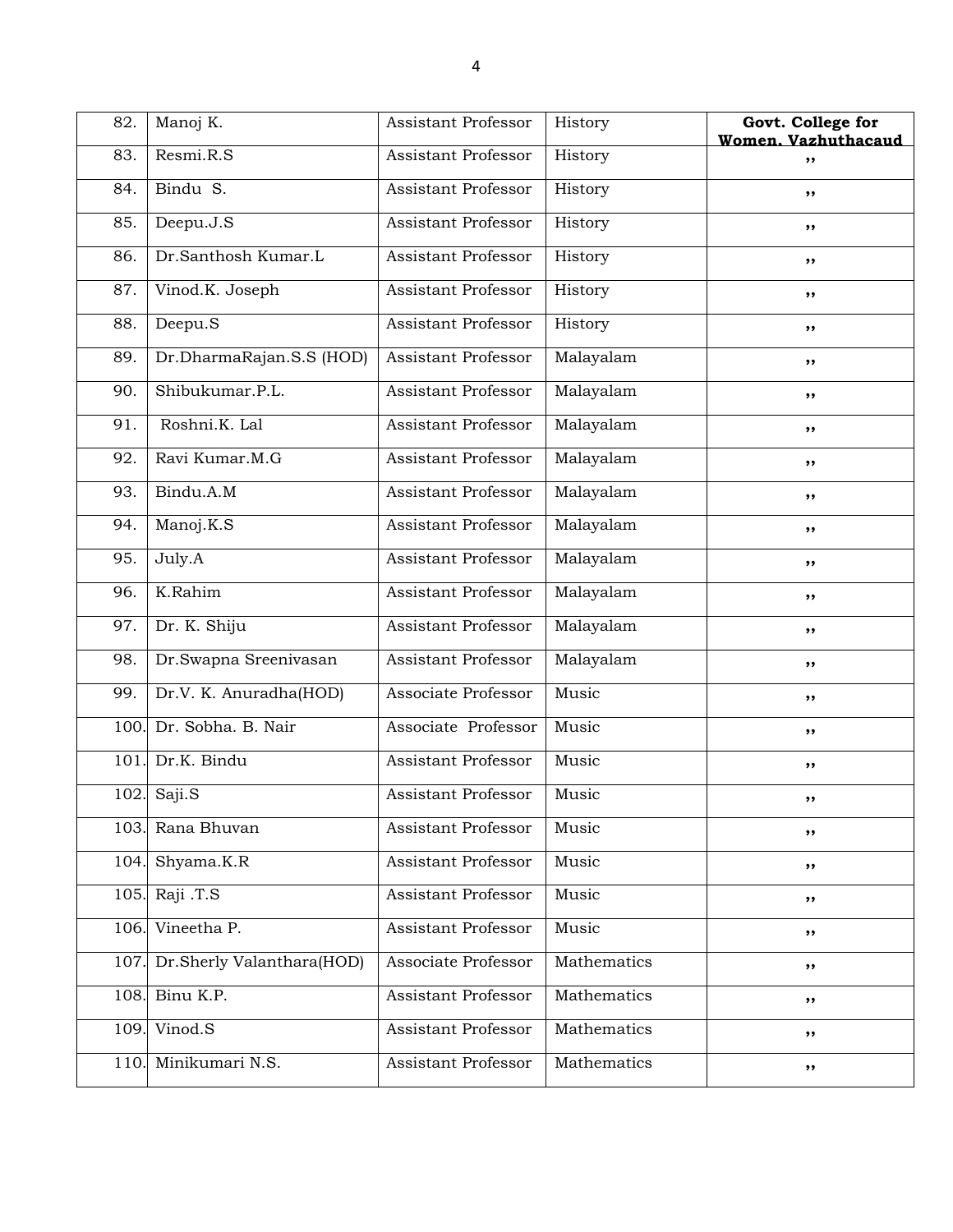| 111. | Rajeswari.B                       | Assistant Professor        | Mathematics   | Govt. College for<br>Women. Vazhuthacaud |
|------|-----------------------------------|----------------------------|---------------|------------------------------------------|
| 112. | Sreekumar.S                       | Assistant Professor        | Mathematics   | ,,                                       |
| 113. | Preethi.C.S                       | Assistant Professor        | Mathematics   | ,,                                       |
| 114. | Sreeja.P                          | Assistant Professor        | Mathematics   | ,,                                       |
| 115. | Dr.Rose Nix (HOD)                 | Assistant Professor        | Physical Edn. | ,,                                       |
| 116. | Dr.Arif Khan.L                    | <b>Assistant Professor</b> | Physical Edn. | ,,                                       |
| 117. | Dr.Lekshmi.R (HOD)                | Assistant Professor        | Philosophy    | ,,                                       |
| 118. | Nazneen.A                         | Assistant Professor        | Philosophy    | ,,                                       |
| 119. | Sandhya C.V                       | Assistant Professor        | Philosophy    | ,,                                       |
| 120. | Dr.Vijai.L                        | Assistant Professor        | Philosophy    | ,,                                       |
| 121  | Purnima J Prakash                 | <b>Assistant Professor</b> | Philosophy    | ,,                                       |
| 122. | Gasper.K.J                        | Assistant Professor        | Philosophy    | ,,                                       |
| 123. | Ambili.S                          | Assistant Professor        | Philosophy    | ,,                                       |
| 124. | Mangalya B.                       | Assistant Professor        | Philosophy    | ,,                                       |
| 125. | Shiju Joseph                      | Assistant Professor        | Psychology    | ,,                                       |
| 126. | Renjini.T                         | Assistant Professor        | Psychology    | ,,                                       |
| 127. | Dr.Sonia George(HOD in<br>chargel | Assistant Professor        | Psychology    | ,,                                       |
| 128. | Maya Menon                        | Assistant Professor        | Psychology    | ,,                                       |
| 129. | Sheril Elizabeth Jose             | Assistant Professor        | Psychology    | ,,                                       |
| 130. | Smita.G.S.                        | Assistant Professor        | Psychology    | ,,                                       |
| 131. | Shini.V.S.                        | Assistant Professor        | Psychology    | ,,                                       |
|      | 132. Dr.V.Gopakumar(HOD)          | Associate Professor        | Physics       | ,,                                       |
| 133. | Prabitha.V.G                      | Assistant Professor        | Physics       | ,,                                       |
| 134. | Dr.Sagar.S                        | Assistant Professor        | Physics       | ,,                                       |
| 135. | Carol Vincent                     | Assistant Professor        | Physics       | ,,                                       |
| 136. | Dr.Deepthi N. Rajendran           | Assistant Professor        | Physics       | ,,                                       |
| 137. | Dr.Xavier T.S.                    | Assistant Professor        | Physics       | ,,                                       |
| 138. | Dr.J.Binoy                        | Assistant Professor        | Physics       | ,,                                       |
| 139. | Dr.Nisha .N.G.                    | Assistant Professor        | Physics       | ,,                                       |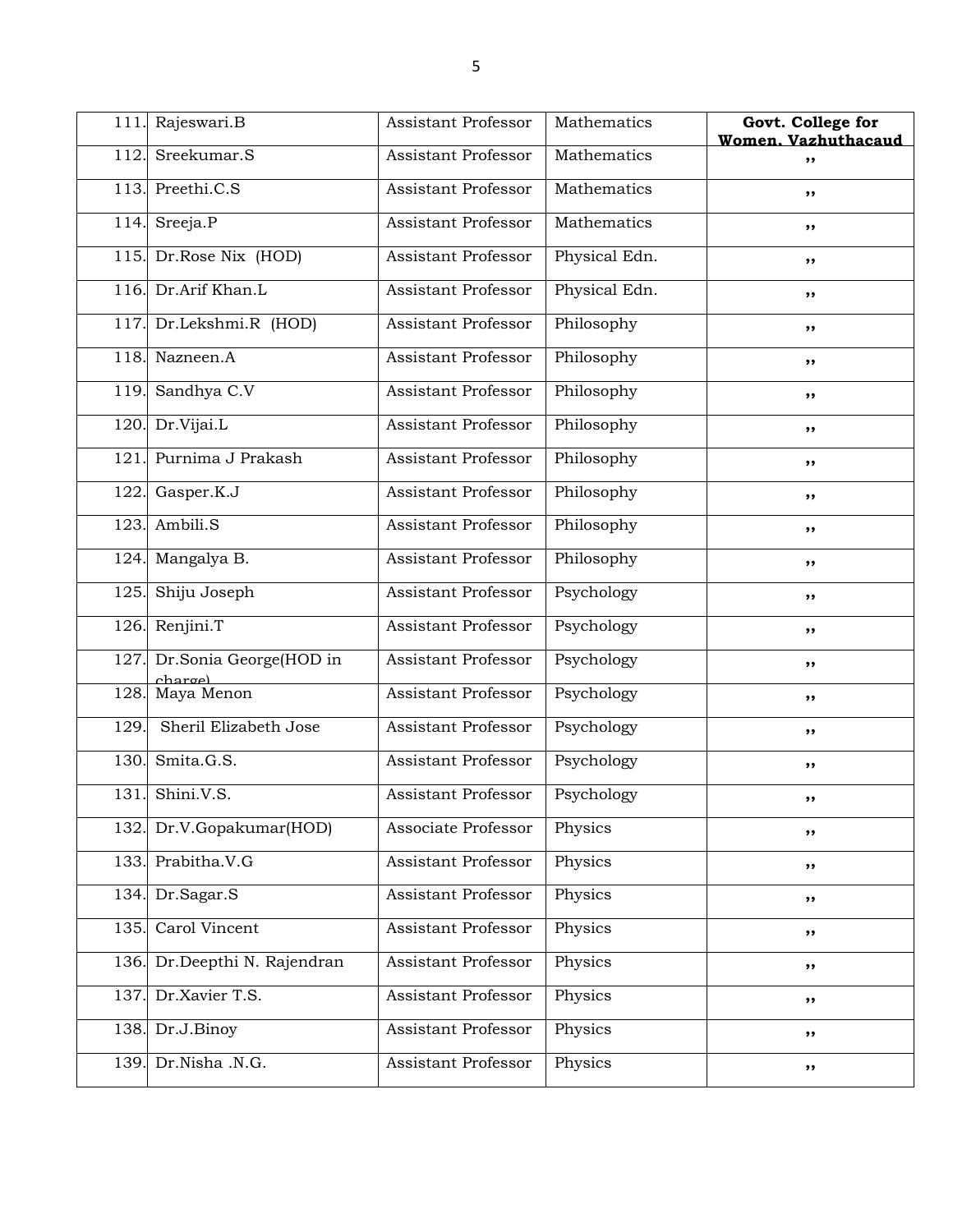|      | 140. Deepa Rani.S.          | Assistant Professor        | Physics                  | Govt. College for<br>Women. Vazhuthacaud |
|------|-----------------------------|----------------------------|--------------------------|------------------------------------------|
| 141. | Dhanesh Thomas              | Assistant Professor        | Physics                  | ,,                                       |
| 142. | Prasanth Lal T.S            | Assistant Professor        | <b>Political Science</b> | ,,                                       |
|      | 143. Dr.PadmaKumari S.(HOD) | <b>Assistant Professor</b> | Sanskrit                 | ,,                                       |
| 144. | Annapoorna Devi.S.V         | Assistant Professor        | Sanskrit                 | ,,                                       |
| 145. | S.H.S.Dharmaja(HOD)         | Associate Professor        | <b>Statistics</b>        | ,,                                       |
|      | 146. Dr. Sreejith. V        | Assistant Professor        | <b>Statistics</b>        | ,,                                       |
| 147  | Sri.Baiju.K.V               | Assistant Professor        | <b>Statistics</b>        | ,,                                       |
| 148. | Dr.P.Santhi.                | <b>Assistant Professor</b> | Tamil                    | ,,                                       |
| 149. | Dr.Anisha.G.S(HOD)          | Assistant Professor        | Zoology                  | ,,                                       |
| 150. | Nandini.N.J.                | <b>Assistant Professor</b> | Zoology                  | ,,                                       |
| 151  | Jayachithra.S.K             | <b>Assistant Professor</b> | Zoology                  | ,,                                       |
| 152. | Santhosh.S.K                | Assistant Professor        | Zoology                  | ,,                                       |
|      | 153. Dr.Praveen Kumar.P.P   | Assistant Professor        | Zoology                  | ,,                                       |
| 154. | Volga.S.S.                  | Assistant Professor        | Zoology                  | ,,                                       |
| 155. | Hyzil.J.B.                  | <b>Assistant Professor</b> | Zoology                  | ,,                                       |
| 156. | Sharmila P.S.               | Assistant Professor        | Zoology                  | ,,                                       |
| 157  | Shameem.A (LWA)             | Assistant Professor        | Zoology                  | ,,                                       |
| 158. | S .SHANAVAS                 | Asso.Prof                  | <b>CHEMISTRY</b>         | Govt. Arts College,<br>Thycaud.          |
| 159. | Dr. SANTHOSH KUMAR D        | Assistant Prof.            | <b>CHEMISTRY</b>         | ,,                                       |
|      | 160. Dr. ALAN SHEEJA D B    | Assistant Prof.            | <b>CHEMISTRY</b>         | ,,                                       |
| 161. | Dr. VISHNU V S              | Assistant Prof.            | <b>CHEMISTRY</b>         | ,,                                       |
| 162. | SABITHA MOHAN M R           | Assistant Prof.            | <b>CHEMISTRY</b>         | ,,                                       |
|      | 163. Dr.K.K.DAMODARAN       | Asso.Prof.                 | COMMERCE                 | ,,                                       |
|      | 164. Dr.V S JOY             | Asso.Prof.                 | <b>COMMERCE</b>          | ,,                                       |
|      | 165. Dr.T.SUBASH            | Asso.Prof.                 | COMMERCE                 | ,,                                       |
|      | 166. Dr.BIJU S K            | Assistant. Prof.           | COMMERCE                 | ,,                                       |
| 167  | Dr.GRACIOUS.J               | Assistant. Prof            | COMMERCE                 | ,,                                       |
|      | 168. SUNIL KUMAR V          | Assistant. Prof            | <b>COMMERCE</b>          | ,,                                       |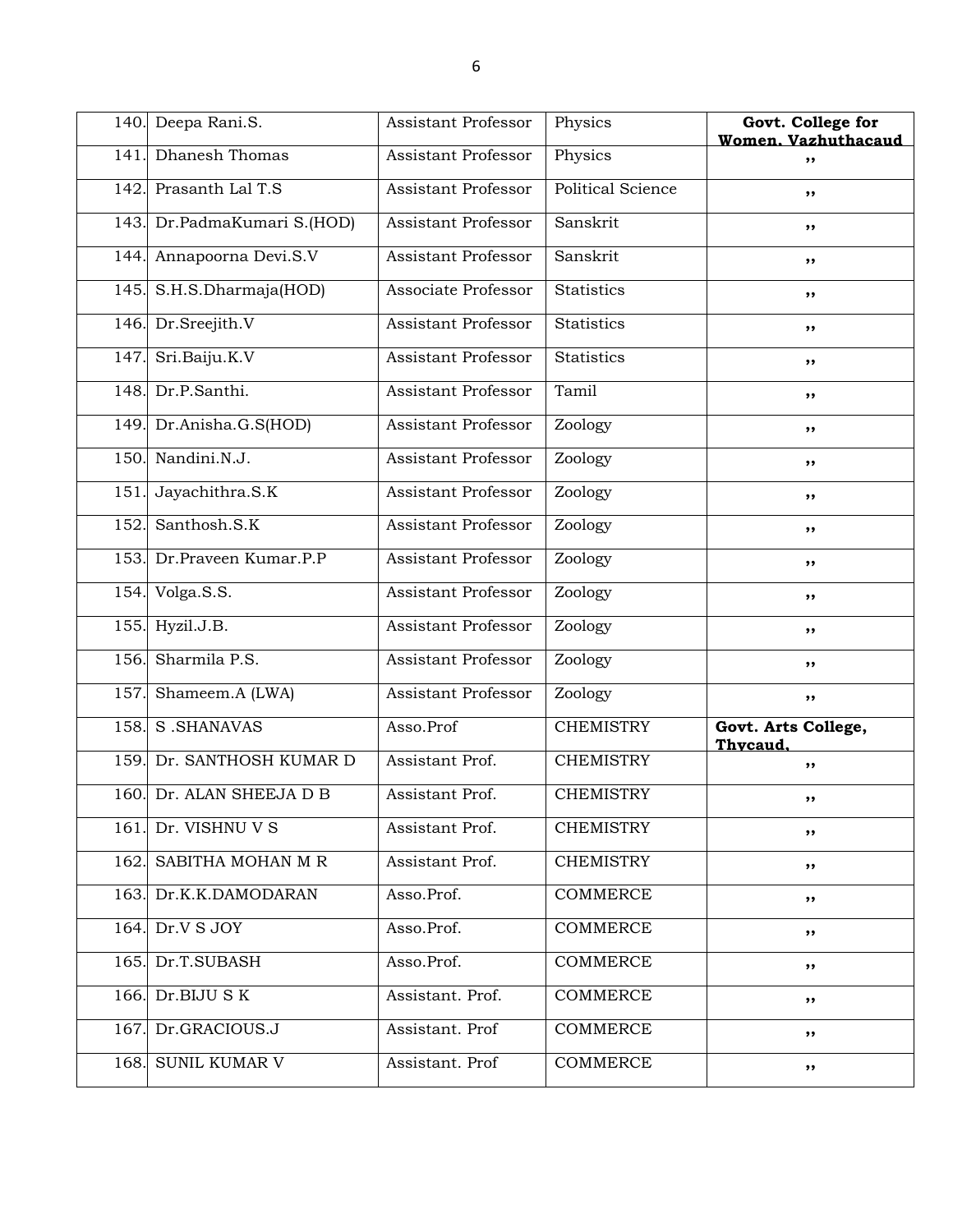|      | 169. PURUSHOTHAMAN V M   | Assistant. Prof            | <b>COMMERCE</b>      | Govt. Arts College,<br>Thycaud. |
|------|--------------------------|----------------------------|----------------------|---------------------------------|
|      | 170. REJANI R NAIR       | Assistant. Prof            | <b>COMMERCE</b>      | ,,                              |
| 171. | <b>ANITHA K</b>          | Assistant Professor        | <b>ECONOMICS</b>     | ,,                              |
| 172. | <b>BINDUS</b>            | Associate Professor        | <b>ECONOMICS</b>     | ,,                              |
| 173. | VEENA RENJINI K K        | Assistant Professor        | <b>ECONOMICS</b>     | ,,                              |
| 174. | <b>SALY M S</b>          | <b>Assistant Professor</b> | <b>ECONOMICS</b>     | ,,                              |
|      | 175. Dr ABIN T MATHEWS   | <b>Assistant Professor</b> | <b>ECONOMICS</b>     | ,,                              |
| 176. | PRATHIBHA H              | Assistant Professor        | <b>ECONOMICS</b>     | ,,                              |
| 177. | REJITH R L               | <b>Assistant Professor</b> | <b>ECONOMICS</b>     | ,,                              |
| 178. | FRANCIS ASSISSI T        | <b>Assistant Professor</b> | <b>ECONOMICS</b>     | ,,                              |
| 179. | Dr.MANJU C R             | <b>Assistant Professor</b> | <b>ENGLISH</b>       | ,,                              |
|      | 180. ANJU A PALAVILA     | <b>Assistant Professor</b> | <b>ENGLISH</b>       | ,,                              |
| 181. | <b>HIMA S MADHU</b>      | Assistant Professor        | <b>ENGLISH</b>       | ,,                              |
| 182. | DEEPA L C                | <b>Assistant Professor</b> | <b>ENGLISH</b>       | ,,                              |
| 183. | RENJINI R                | <b>Assistant Professor</b> | <b>ENGLISH</b>       | ,,                              |
| 184. | Dr.MEERA BABY R          | Assistant Professor        | <b>ENGLISH</b>       | ,,                              |
| 185. | <b>GIREESH J</b>         | Assistant Professor        | <b>ENGLISH</b>       | ,,                              |
| 186. | AJITH KUMAR P.           | Assistant Professor        | <b>BOTANY</b>        | ,,                              |
| 187. | <b>BOSCO LAWARENCE</b>   | Assistant Professor        | <b>BOTANY</b>        | ,,                              |
| 188. | <b>RAMYA R PRABHU</b>    | <b>Assistant Professor</b> | <b>BIOTECHNOLOGY</b> | ,,                              |
|      | 189. RAGASEEMA V M (LWA) | Assistant Professor        | <b>BIOTECHNOLOGY</b> | ,,                              |
| 190. | <b>BIJI M S</b>          | <b>Assistant Professor</b> | Physics              | ,,                              |
| 191. | <b>SEEMA C S</b>         | Assistant Professor        | Physics              | ,,                              |
| 192. | VIKAS L S                | Assistant Professor        | Physics              | ,,                              |
| 193. | Dr. SHEELA K.L           | Asso. Prof.                | <b>STATISTICS</b>    | ,,                              |
| 194. | Dr. N.V. SREEKUMAR       | <b>Assistant Professor</b> | <b>STATISTICS</b>    | ,,                              |
|      | 195. Dr. VINESHKUMAR B   | <b>Assistant Professor</b> | <b>STATISTICS</b>    | ,,                              |
| 196. | Smt. DHANYA NAIR. R      | Assistant Professor        | <b>STATISTICS</b>    | ,,                              |
| 197. | Sri. LAJI M              | Assistant Professor        | <b>STATISTICS</b>    | ,,                              |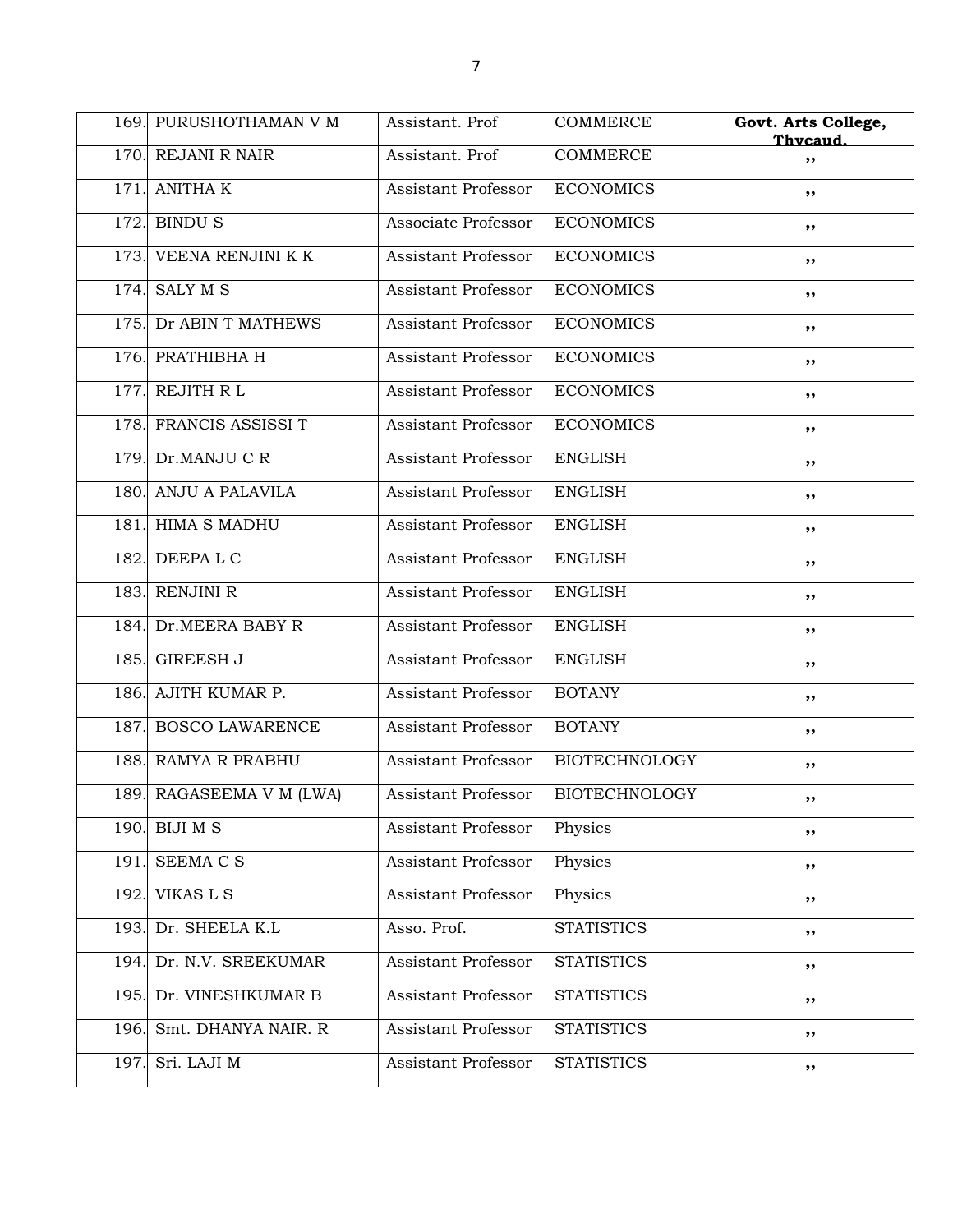| 198. | Sr.HARILAL.C                  | Assistant Professor        | POL. SCIENCE                   | Govt. Arts College,<br>Thycaud.             |
|------|-------------------------------|----------------------------|--------------------------------|---------------------------------------------|
| 199. | <b>SAKHARIYA T</b>            | Assistant Professor        | <b>HISTORY</b>                 | ,,                                          |
| 200. | Dr.PRIYA L                    | Assistant Professor        | <b>SANSKRIT</b>                | ,,                                          |
| 201. | Dr.BIMAL LAZER                | Assistant Professor        | PHYSICAL                       | ,,                                          |
| 202. | <b>DALIYA S</b>               | Assistant Professor        | <b>EDIICATION</b><br>MALAYALAM | ,,                                          |
|      | 203. DR.BENADY K              | <b>Assistant Professor</b> | <b>TAMIL</b>                   | ,,                                          |
|      | 204. KUMARI SREEJA S NAIR     | <b>Assistant Professor</b> | <b>MATHS</b>                   | ,,                                          |
| 205. | TESSIE NAZRETH                | Assistant Professor        | <b>FRENCH</b>                  | ,,                                          |
|      | 206. Dr.Ganesh.M              | Assistant Professor        | Hndi                           | ,,                                          |
| 207. | Dr. N. Shamnad                | Assistant professor        | Arabic                         | University College,<br>Thiruvananthapuram - |
|      | 208. Dr. K Mohammed Ali Askar | ,,                         | ,,                             | ,,                                          |
|      | 209. Dr. E Abdul Latheef      | ,,                         | , ,                            | ,,                                          |
| 210. | Sri. Ismail Kunju J           | ,,                         | , ,                            | ,,                                          |
| 211. | Shafi.T                       | ,,                         | ,,                             | ,,                                          |
| 212. | Sidhique.M.P                  | ,,                         | $, \,$                         | ,,                                          |
| 213. | Abdul Malik.A                 | , ,                        | ,,                             | ,,                                          |
|      | 214. Dr. Muhammed Bava.P      | ,,                         | ,,                             | ,,                                          |
|      | 215. Anvar Koyamburan         | ,,                         | ,,                             | ,,                                          |
|      | 216. Dr. Maya Madhavan        | <b>Assistant Professor</b> | Biochemistry                   | ,,                                          |
| 217. | Dr. V.Ramakrishnan            | <b>Assistant Professor</b> | <b>Botany</b>                  | ,,                                          |
|      | 218. Dr. Sudha Bai. R         |                            | ,,                             | ,,                                          |
| 219. | Dr. S Subramanian             | Assistant Professor        | ,,                             | ,,                                          |
| 220. | Dr. G S Sandhia               | ,,                         | , ,                            | $, \,$                                      |
| 221. | V. S. Anilkumar               | ,,                         | ,,                             | ,,                                          |
| 222. | Preetha. T. S                 | ,,                         | ,,                             | ,,                                          |
| 223. | Dr. Laija. S. Nair            | ,,                         | ,,                             | ,,                                          |
| 224. | Dr. Remaknathan. A,           | ,,                         | ,,                             | ,,                                          |
| 225  | Dr. Bindumole .V.R            | ,,                         | ,,                             | ,,                                          |
| 226. | Dr. Manisankar Balu           | ,,                         | ,,                             | $, \,$                                      |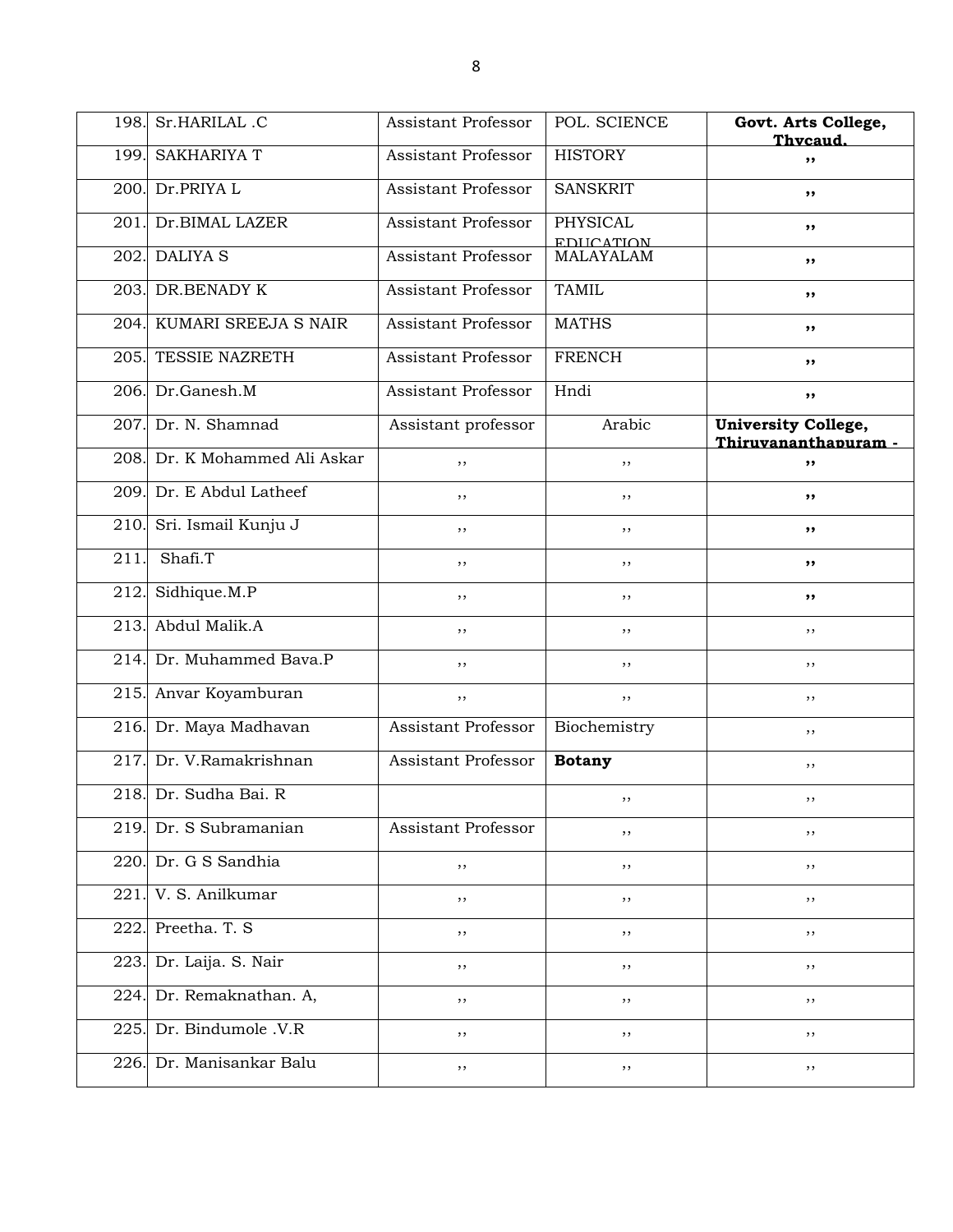| 227. | Pradeepkumar.V                        | <b>Assistant Professor</b> | <b>Botany</b> | <b>University College,</b> |
|------|---------------------------------------|----------------------------|---------------|----------------------------|
|      |                                       |                            |               | Thiruvananthapuram         |
|      | 228. Dr. V. Sadasivan                 | Associate Professor        | Chemistry     | ,,                         |
| 229. | Lekha V S                             | <b>Assistant Professor</b> | ,,            | ,,                         |
|      | 230. Dr. V. G. Vijukumar              | ,,                         | ,,            | ,,                         |
| 231. | Shiny P. Laila                        | ,,                         | ,,            | ,,                         |
| 232. | Syam Chand. S. S.                     | ,,                         | $, \,$        | ,,                         |
|      | 233. Dr. K. Rajesh                    | ,,                         | ,,            | ,,                         |
|      | 234. V G Vidya                        | ,,                         | ,,            | ,,                         |
|      | 235. Minitha. R                       | ,,                         | , ,           | ,,                         |
|      | 236. Shubha. S. Kumar                 | ,,                         | ,,            | ,,                         |
| 237. | Dr. Sherin G. Thomas                  | ,,                         | $, \,$        | ,,                         |
|      | 238. Dr. Rani Pavithran               | ,,                         | ,,            | ,,                         |
| 239. | Dr. Asif. A                           | ,,                         | ,,            | ,,                         |
|      | 240. Prakash. G. T                    | ,,                         | $, \,$        | , ,                        |
| 241. | Sindhu. T. K                          | Associate Professor        | ,,            | ,,                         |
| 242. | Dr. Muhammed Abdul                    | , ,                        | $, \,$        | ,,                         |
|      | Khadar<br>  243. Dr V. Nagaraja Naidu | Associate Professor        | Economics     | ,,                         |
| 244. | Anilkumar. P                          | <b>Assistant Professor</b> | ,,            | ,,                         |
|      | 245. J Sheeja                         | ,,                         | , ,           | , ,                        |
|      | 246. Dr. R. Santhosh                  | ,,                         | , ,           | ,,                         |
|      | 247. Priyesh. C.                      |                            |               |                            |
| 248. | Shijo Philip                          | ,,                         | ,,            | , ,                        |
| 249  | Shibu. A. S                           | ,,                         | $, \,$        | , ,                        |
| 250. | Sheela M.C                            | ,,                         | $, \,$        | $, \,$                     |
| 251  | Dr. Aabha Benjamin                    | ,,                         | $, \,$        | $, \,$                     |
| 252  | Dr. Jomon Mathew                      | ,,                         | $, \,$        | $, \,$                     |
| 253. | Resmi. K. Sasi                        | ,,                         | ,,            | , ,                        |
| 254. | Dr. Rony Thomas                       | ,,                         | $, \,$        | , ,                        |
| 255. | Dr.Arunjilal G.L                      | ,,                         | ,,            | $, \,$                     |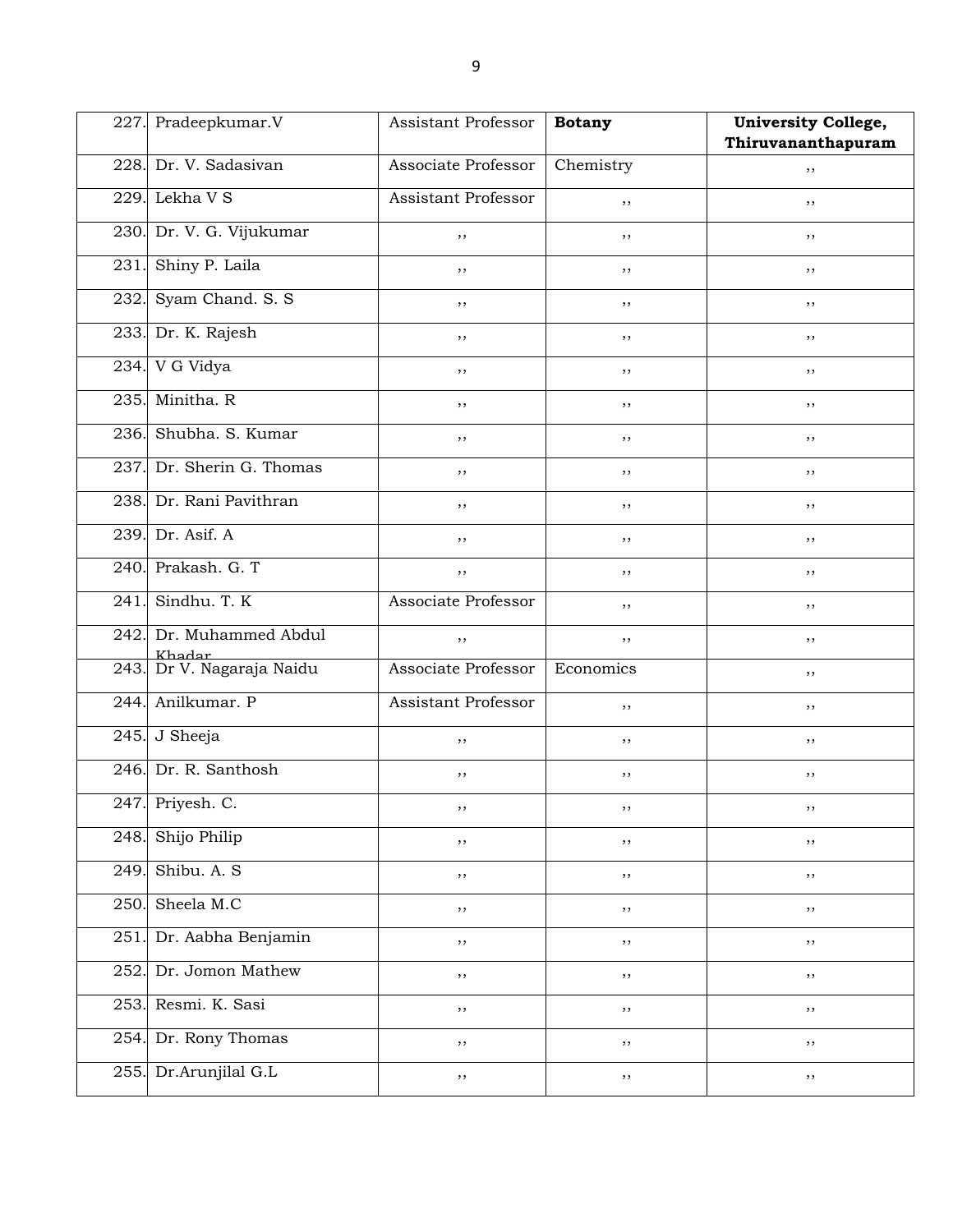|      | 256. Chribuna Viswas   | Assistant Professor | English   | <b>University College,</b> |
|------|------------------------|---------------------|-----------|----------------------------|
|      |                        |                     |           | Thiruvananthapuram         |
|      | 257. Praveena Thompson | ,,                  | $, \,$    | ,,                         |
| 258. | N M Babu               | ,,                  | , ,       | ,,                         |
| 259. | Divya. G. S            | ,,                  | , ,       | ,,                         |
| 260. | Dr Chitra V.R.         | ,,                  | ,,        | ,,                         |
| 261. | Kaikasi, V. S.         | ,,                  | $, \,$    | , ,                        |
|      | 262. Reeja Thankachan  | ,,                  | ,,        | ,,                         |
| 263. | Nisha N.               | ,,                  | $, \,$    | ,,                         |
| 264. | Krishna Kumar R.       | ,,                  | $, \,$    | , ,                        |
| 265. | Urmila. K              | ,,                  | ,,        | ,,                         |
| 266. | Jisha V.S.             | ,,                  | $, \,$    | , ,                        |
| 267. | Dr. Deepa Prasad. L    | ,,                  | ,,        | ,,                         |
| 268. | Nalin Ganesh. N        | ,,                  | $, \,$    | ,,                         |
| 269. | Siva Sam. U. S.        | ,,                  | $, \,$    | , ,                        |
| 270. | Soumya. S              | , ,                 | ,,        | ,,                         |
| 271. | Sajana Sanal           | Assistant Professor | $, \,$    | , ,                        |
| 272. | Al-Muneera             | ,,                  | ,,        | ,,                         |
| 273. | Manju P.B              | ,,                  | $, \,$    | ,,                         |
| 274. | Anu.S                  | ,,                  | $, \,$    | , ,                        |
|      | 275. T. K. Rajendran   | ,,                  | ,,        | ,,                         |
|      | 276. M.N Parasuraman   |                     |           |                            |
| 277. | Reshma Maria Sampath   | Assistant Prof.     | French    | , ,                        |
| 278. | Hema S. Menon          | Associate Professor | Geography | , ,                        |
| 279. | Bindu Somanathan       | ,,                  | $, \,$    | $, \,$                     |
| 280. | Divya. P               | Assistant Professor | , ,       | , ,                        |
| 281  | Dr. V.K. Jayalekshmi   | $, \,$              | $, \,$    | , ,                        |
| 282. | Prasad Rajendran       | ,,                  | ,,        | ,,                         |
| 283. | Dr. Rubeena. T. A      | , ,                 | $, \,$    | , ,                        |
| 284. | Yamuna V.L.            | ,,                  | $, \,$    | $, \,$                     |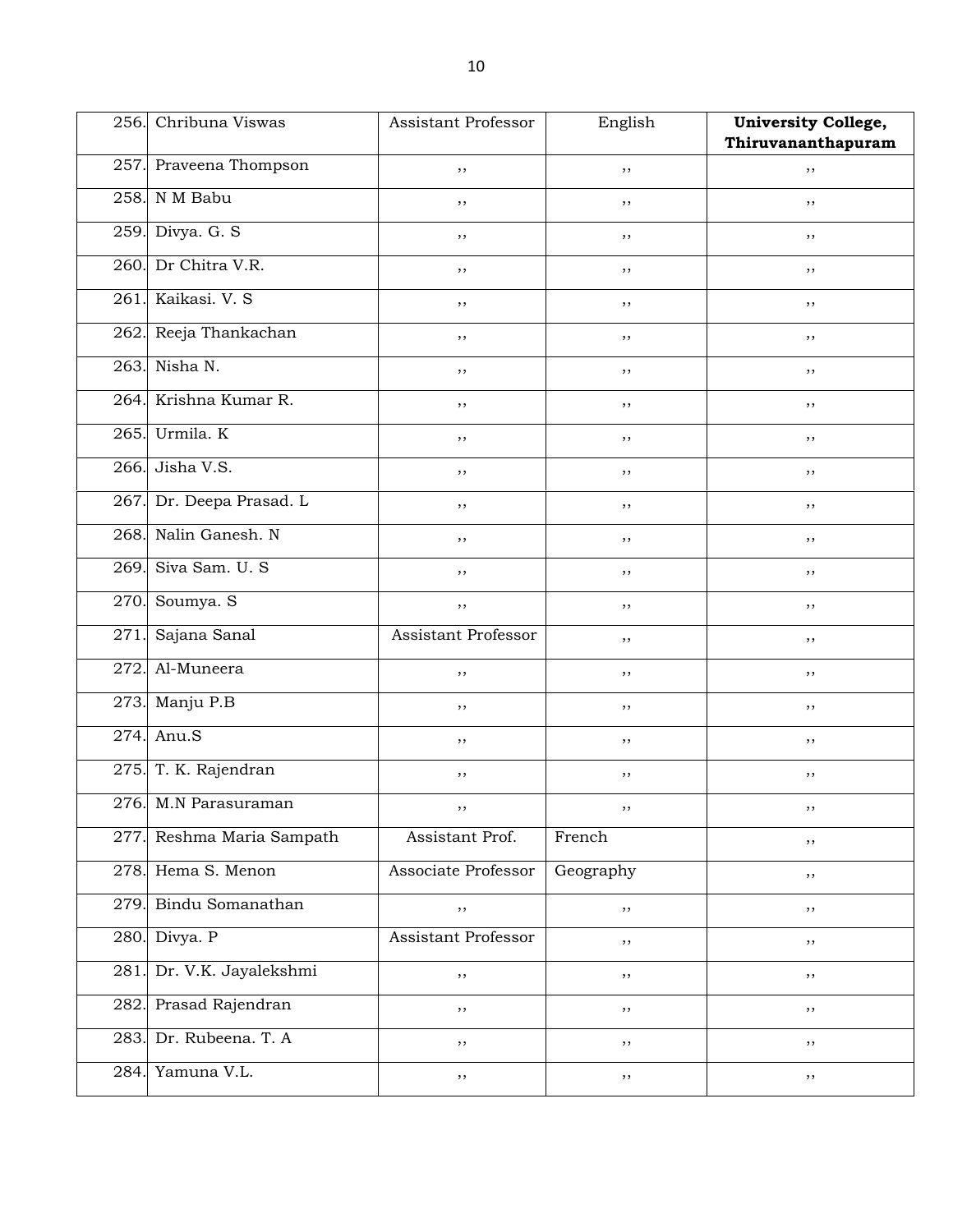|      | 285. Higgins Robert         | <b>Assistant Professor</b> | Geography | University College,<br>Thiruvananthapuram |
|------|-----------------------------|----------------------------|-----------|-------------------------------------------|
|      | 286. Dhanush D.M            | ,,                         | ,,        | ,,                                        |
| 287. | K. Viswambharan             | Associate Professor        | Geology   | ,,                                        |
|      | 288. E. V. Manoj            | ,,                         | ,,        | ,,                                        |
| 289. | Dr. Gangadhar K.            | ,,                         | $, \,$    | $, \,$                                    |
| 290. | Anjana A.V Panicker         | ,,                         | ,,        | ,,                                        |
|      | 291. Dr. R. L.Pradeep Kumar | ,,                         | ,,        | $, \,$                                    |
| 292. | Arun. J. John               | ,,                         | $, \,$    | $, \,$                                    |
| 293. | Dr. Shinu. N                | ,,                         | $, \,$    | ,,                                        |
| 294. | Dr. Shamli.M.M              | Assistant Prof.            | Hindi     | $, \,$                                    |
|      | 295. Dr.S. Haripriya        | , ,                        | $, \,$    | , ,                                       |
| 296. | Dr.Sudha A.S                | ,,                         | ,,        | $, \,$                                    |
| 297. | Dr. Manju Ramachandran      | ,,                         | $, \,$    | $, \,$                                    |
| 298. | Dr.Sheeba Sharath           | ,,                         | ,,        | ,,                                        |
| 299. | Dr.S.R Sreekala             | ,,                         | $, \,$    | $, \,$                                    |
| 300. | Dr. Jayasree.O              | ,,                         | $, \,$    | ,,                                        |
| 301. | Dr. Rathee.D                | ,,                         | $, \,$    | $, \,$                                    |
| 302. | Dr.S Sunil Kumar S.R        | ,,                         | $, \,$    | $, \,$                                    |
|      | 303. Dr.Sophia Rajan        | ,,                         | ,,        | ,,                                        |
| 304. | Sajeev Singh. M. K          | Assistant Professor        | History   | , ,                                       |
|      | 305. Dr. Gopakumaran Nair   | ,,                         | ,,        | , ,                                       |
| 306. | Dr. Shakeela. U. V          | ,,                         | ,,        | ,,                                        |
| 307  | Sinitha G.S.                | ,,                         | ,,        | ,,                                        |
| 308. | Sindhu K.K.                 | ,,                         | ,,        | ,,                                        |
| 309. | Dr. Robinson Jose K.        | ,,                         | ,,        | , ,                                       |
| 310. | Dr. S. Unnikrishnan         | ,,                         | ,,        | , ,                                       |
| 311  | Dr. John. S.P               |                            | ,,        | $, \,$                                    |
| 312  | A. Balakrishnan             | ,,                         | ,,        | ,,                                        |
| 313. | Suresh. J,                  | ,,                         | ,,        | $, \,$                                    |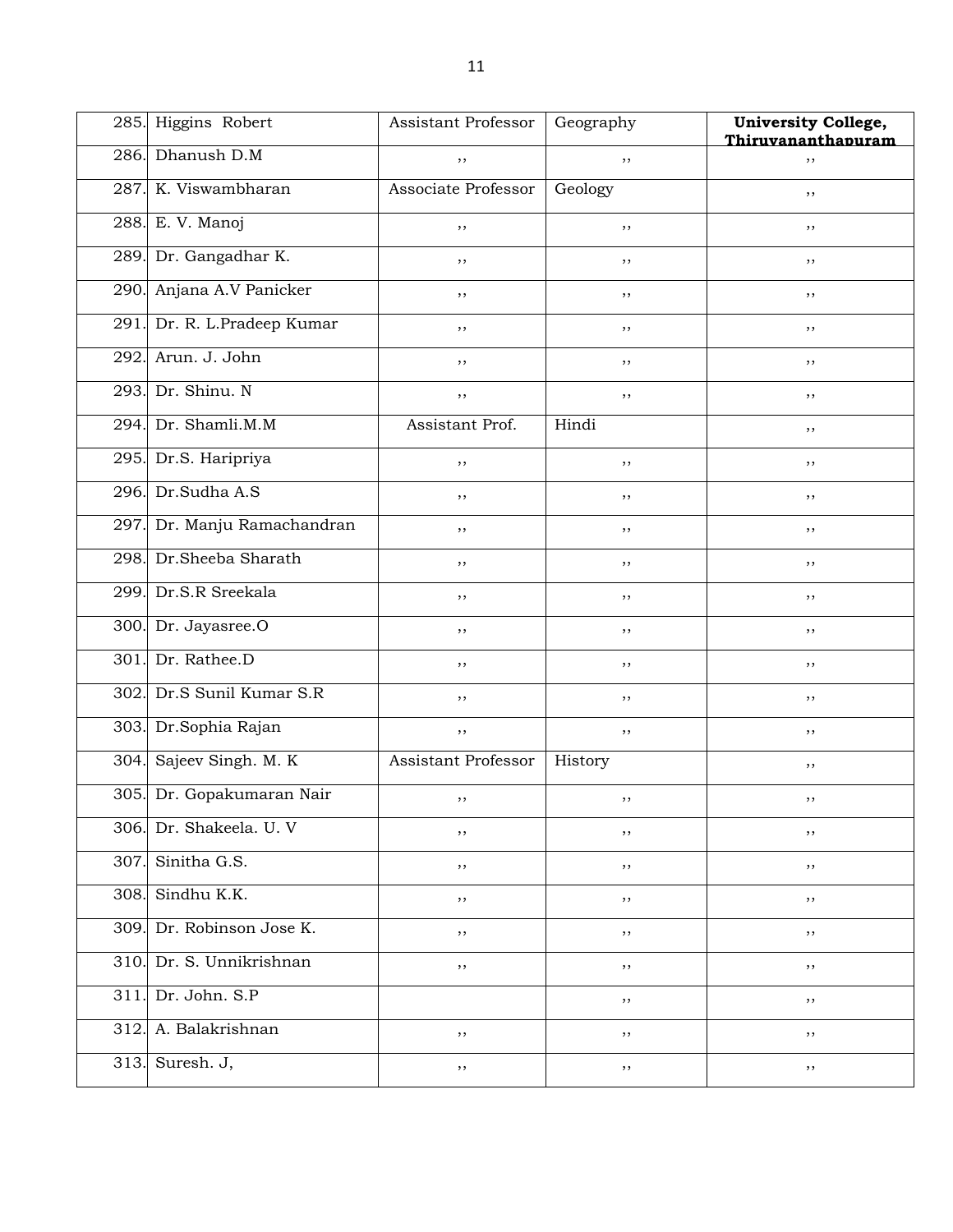|                   | 314. Aniziya Jayapalan          | ,,                  | ,,              | <b>University College,</b><br>Thiruvananthapuram |
|-------------------|---------------------------------|---------------------|-----------------|--------------------------------------------------|
| 315.              | Joy.B                           | ,,                  | $, \,$          | , ,                                              |
| 316.              | Muhammed Ali Jinnah             | Assistant Professor | Islamic History | ,,                                               |
| 317.              | Sahih<br>A. P Alavi Bin Mohamad | ,,                  | , ,             | ,,                                               |
| 318.              | <b>Rin Ahamed</b><br>S. Shajeer | ,,                  | ,,              | ,,                                               |
| $\overline{3}19.$ | Manoj R.                        | ,,                  | ,,              | ,,                                               |
| 320.              | Sukesh Kuamradas                | ,,                  | ,,              | ,,                                               |
| 321               | Sima Ojas                       | ,,                  | , ,             | ,,                                               |
| 322.              | Abdul Kareem T.B.               | ,,                  | , ,             | ,,                                               |
| 323.              | Sheeja O.                       | ,,                  | ,,              | ,,                                               |
| 324.              | Sajitha B.                      | ,,                  | ,,              | ,,                                               |
| 325.              | L. Asokan                       | Assistant Professor | Malayalam       | ,,                                               |
| 326.              | Dr. S. Naushad                  | ,,                  | , ,             | ,,                                               |
| 327.              | Dr. D.N. Pramod Kumar           | ,,                  | , ,             | ,,                                               |
| 328.              | Selvamony. K. B                 | ,,                  | ,,              | ,,                                               |
| 329.              | Dr. P. S. Sreekala              |                     | ,,              | ,,                                               |
| 330.              | Sabu H.                         | , ,                 | ,,              | ,,                                               |
| 331.              | Dr. E. Banargy                  | ,,                  | , ,             | ,,                                               |
| 332.              | Dr. Chandrabose R.              | ,,                  | , ,             | ,,                                               |
|                   | 333. V.S. Vineeth               | ,,                  | ,,              | ,,                                               |
|                   | 334. Dr. Sushamakumary. K. S.   | , ,                 | , ,             | ,,                                               |
| 335.              | Dr.P.S Rajeshkumar              | Assistant Professor | ,,              | $, \,$                                           |
| 336.              | Dr. Kumar.J                     | ,,                  | ,,              | $, \,$                                           |
| 337.              | Manju.k                         | ,,                  | ,,              | $, \,$                                           |
| 338.              | Saji. Y                         | Assistant Professor | Philosophy      | $, \,$                                           |
| 339.              | Dr. Asha K.B.                   | ,,                  | ,,              | $, \,$                                           |
| 340.              | Priya. O                        | ,,                  | ,,              | $, \,$                                           |
| 341               | Tara Jane Paul                  | ,,                  | ,,              | $, \,$                                           |
| 342.              | Vijitha V                       | ,,                  | , ,             | $, \,$                                           |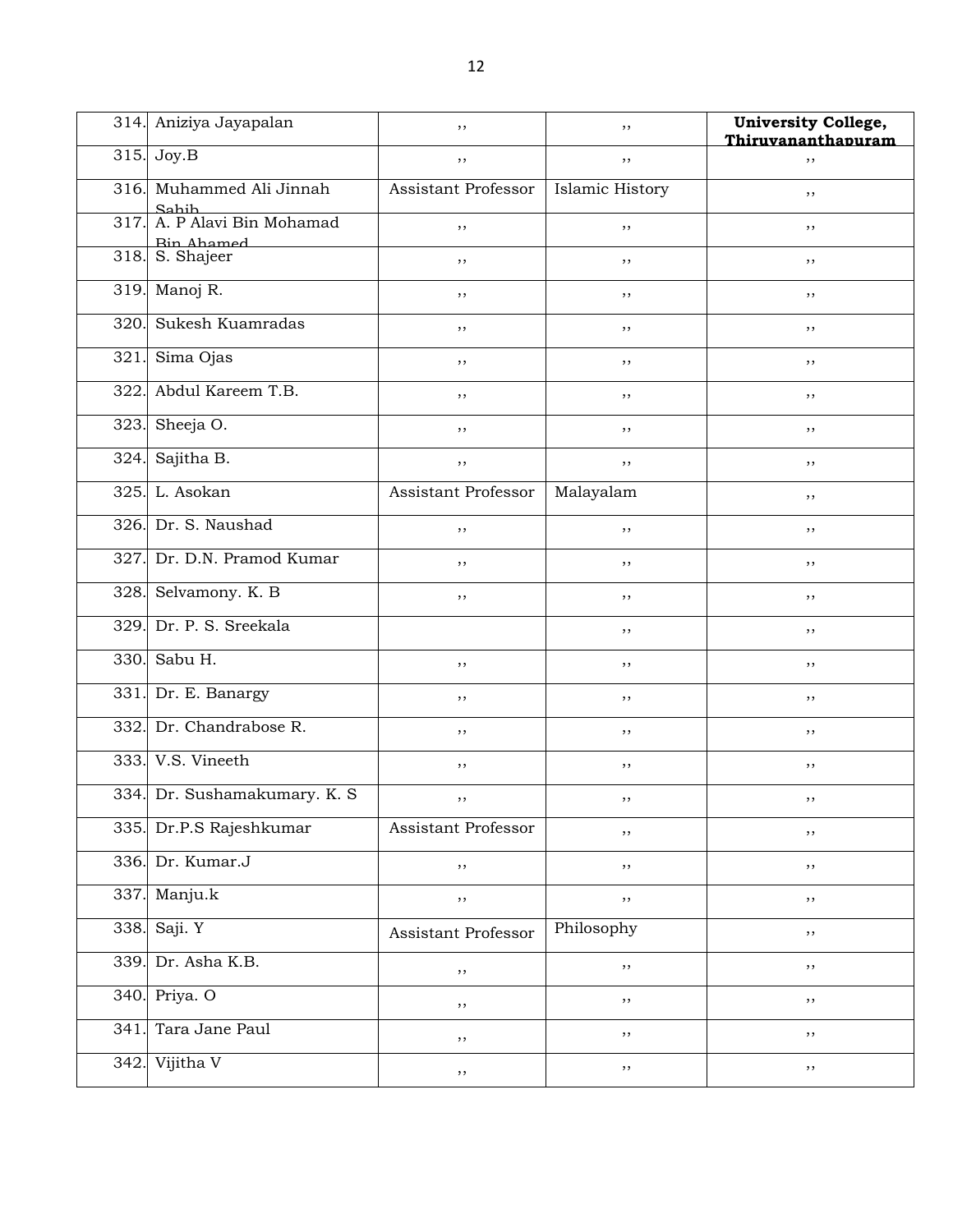|      | 343. Dr. Sreekumar. M     | $, \,$                     | $, \,$                   | <b>University College,</b><br>Thiruvananthapuram |
|------|---------------------------|----------------------------|--------------------------|--------------------------------------------------|
|      | 344. Binitha G.j          | Assistant Prof.            | Physical<br>Education    | ,,                                               |
| 345. | Jayan K.M                 | $, \,$                     | $, \,$                   | $, \,$                                           |
|      | 346. G. Santhosh Kumar    | Asso.Prof.                 | Physics                  | ,,                                               |
|      | 347. K. Krishnankutty     | ,,                         |                          | ,,                                               |
|      | 348. Sajan P Samsudeen    | Assistant Prof.            |                          | ,,                                               |
|      | 349. Vivekanandan R.S.    | ,,                         |                          | ,,                                               |
|      | 350. Abhilash Kumar R.G.  | <b>Assistant Professor</b> |                          | $, \,$                                           |
| 351. | G. Madhu                  | ,,                         |                          | ,,                                               |
| 352. | Amarnadh R. U             | , ,                        |                          | ,,                                               |
|      | 353. Saji. S. K           | ,,                         |                          | ,,                                               |
| 354. | Viji V.R.                 | ,,                         |                          | ,,                                               |
|      | 355. Dr. Santhosh G.      | $, \,$                     |                          | ,,                                               |
|      | 356. Vipin Das V.         | ,,                         |                          | ,,                                               |
| 357. | Dr. Vinod Kumar R.        | ,,                         |                          | ,,                                               |
|      | 358. Dr. Prince. P. R.    | ,,                         |                          | ,,                                               |
| 359. | Soumya. S. S              | ,,                         |                          | ,,                                               |
|      | 360. Dr. Biju Lekshmanan  | <b>Assistant Professor</b> | <b>Political Science</b> | ,,                                               |
| 361. | Aneesh S.                 | ,,                         |                          | ,,                                               |
| 362. | Dr. Anil Kumar P.         | $, \,$                     |                          | ,,                                               |
|      | 363. Sri. Suresh K.       | ,,                         |                          | ,,                                               |
|      | 364. Satheesh Kumar. P. K | , ,                        |                          | ,,                                               |
|      | 365. Firosekhan           | , ,                        |                          | $, \,$                                           |
|      | 366. Sini. L              | ,,                         |                          | ,,                                               |
|      | 367. Dr. P.G Balachandran | , ,                        |                          | $, \,$                                           |
|      | 368. Biveesh U.C          | ,,                         |                          | $, \,$                                           |
|      | 369. Dr.S.L Harikumar     |                            |                          | ,,                                               |
|      | 370. Manu M.R             |                            |                          | $, \,$                                           |
|      | 371. Dr. Shibu. K         | Assistant Professor        | Psychology               | $, \,$                                           |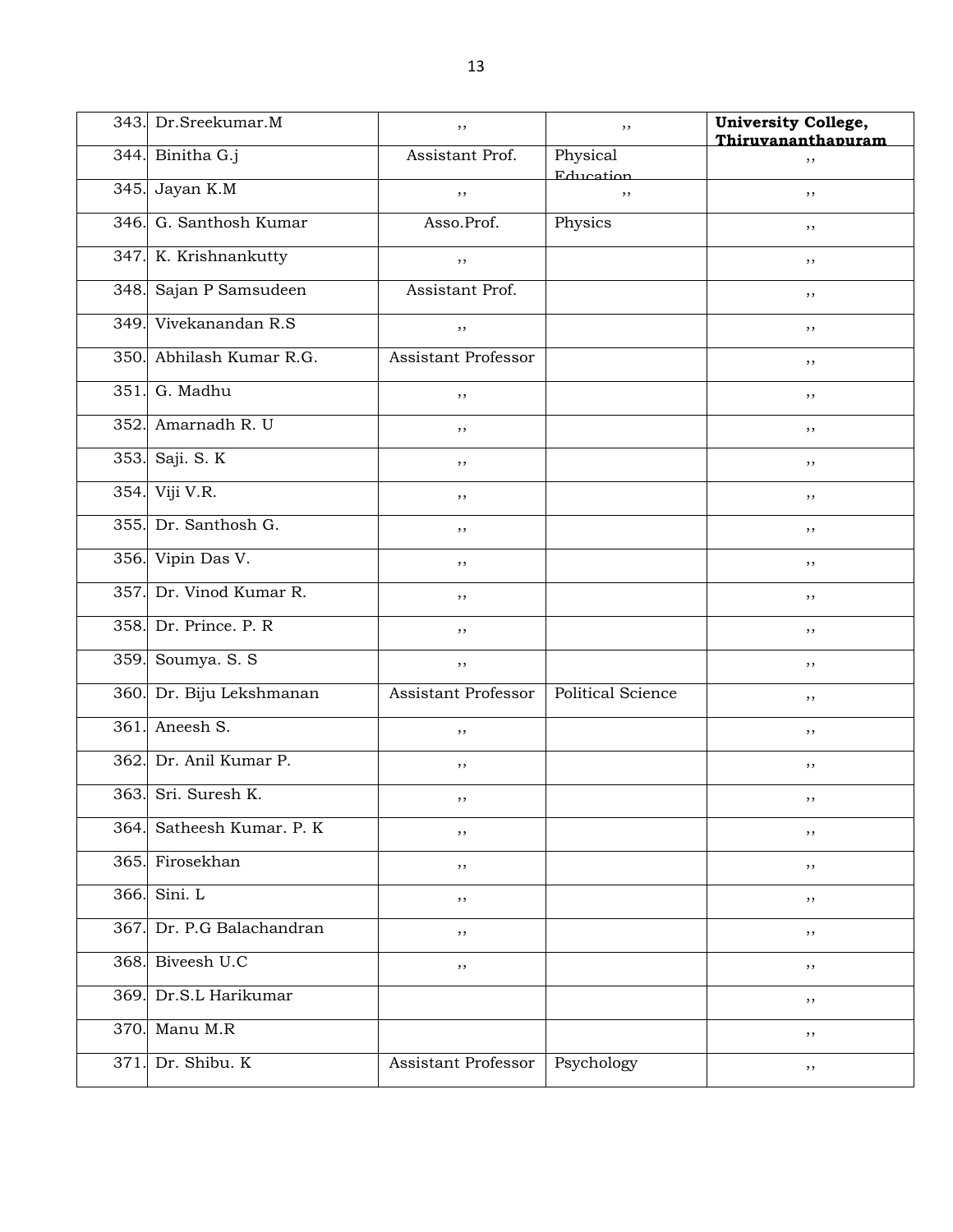|      | 372. Dr. Swapna Ramachandran | ,,                  | ,,         | University College,<br>Thiruvananthapuram |
|------|------------------------------|---------------------|------------|-------------------------------------------|
|      | 373. Harikrishnan Alingal    | ,,                  | ,,         | ,,                                        |
|      | 374. Hiya Roy                | ,,                  | ,,         | ,,                                        |
| 375. | Dr. S. Malini                | Assistant Professor | Sanskrit   | ,,                                        |
|      | 376. Dr. K. Vasantha         | , ,                 | $, \,$     | ,,                                        |
| 377. | K. Retheesh                  | ,,                  | ,,         | ,,                                        |
|      | 378. Dr. G. Usha Kumari      | Asso.Prof.          | ,,         | ,,                                        |
| 379. | Dr. K.S. Bindusree           | Assistant Professor | , ,        | ,,                                        |
|      | 380. Dr. Anand Dileep Raj    | ,,                  | ,,         | ,,                                        |
| 381. | Shajeena. S                  | ,,                  | $, \,$     | , ,                                       |
| 382. | Dr.Sajna. S                  | ,,                  | ,,         | ,,                                        |
| 383. | Dr.Prasad P.N                | ,,                  | ,,         | ,,                                        |
| 384. | M. Somasekharan Pillai       | Associate Professor | Statistics | ,,                                        |
|      | 385. J. Saraswathy           | , ,                 | ,,         | ,,                                        |
|      | 386. Prasad S.               | Assistant Professor | $, \,$     | ,,                                        |
| 387. | D.S. Shibu                   | ,,                  | $, \,$     | ,,                                        |
| 388. | Dr. Sindu. T. K              | ,,                  | ,,         | ,,                                        |
|      | 389. Baby Shakeela C         | Assistant Professor | Tamil      | ,,                                        |
|      | 390. Dr. R. Remadevi         | ,,                  | ,,         | ,,                                        |
| 391. | Dr. Aruna Giri . N.A         | ,,                  | ,,         | , ,                                       |
|      | 392. Dr. S Haseena           | ,,                  | ,,         | , ,                                       |
|      | 393. K. Manickaraj           | ,,                  | ,,         | , ,                                       |
| 394. | Dr. Nisha Raffi              | ,,                  | $, \, ,$   | , ,                                       |
| 395. | Shini S.                     | ,,                  | , ,        | , ,                                       |
| 396. | Dr. Sl.L.Helen Japa Rose     | ,,                  | $, \,$     | , ,                                       |
| 397. | Dr. Jensiskumar              | , ,                 | $, \,$     | $, \,$                                    |
| 398. | Dr. Susha Dayanandan         | Assistant Professor | Zoology    | $, \,$                                    |
| 399. | Dr. D. A. Evans              | Associate Professor | $, \, ,$   | $, \,$                                    |
|      | 400. Dr. George Thomas       | Assistant Professor | ,,         | $, \,$                                    |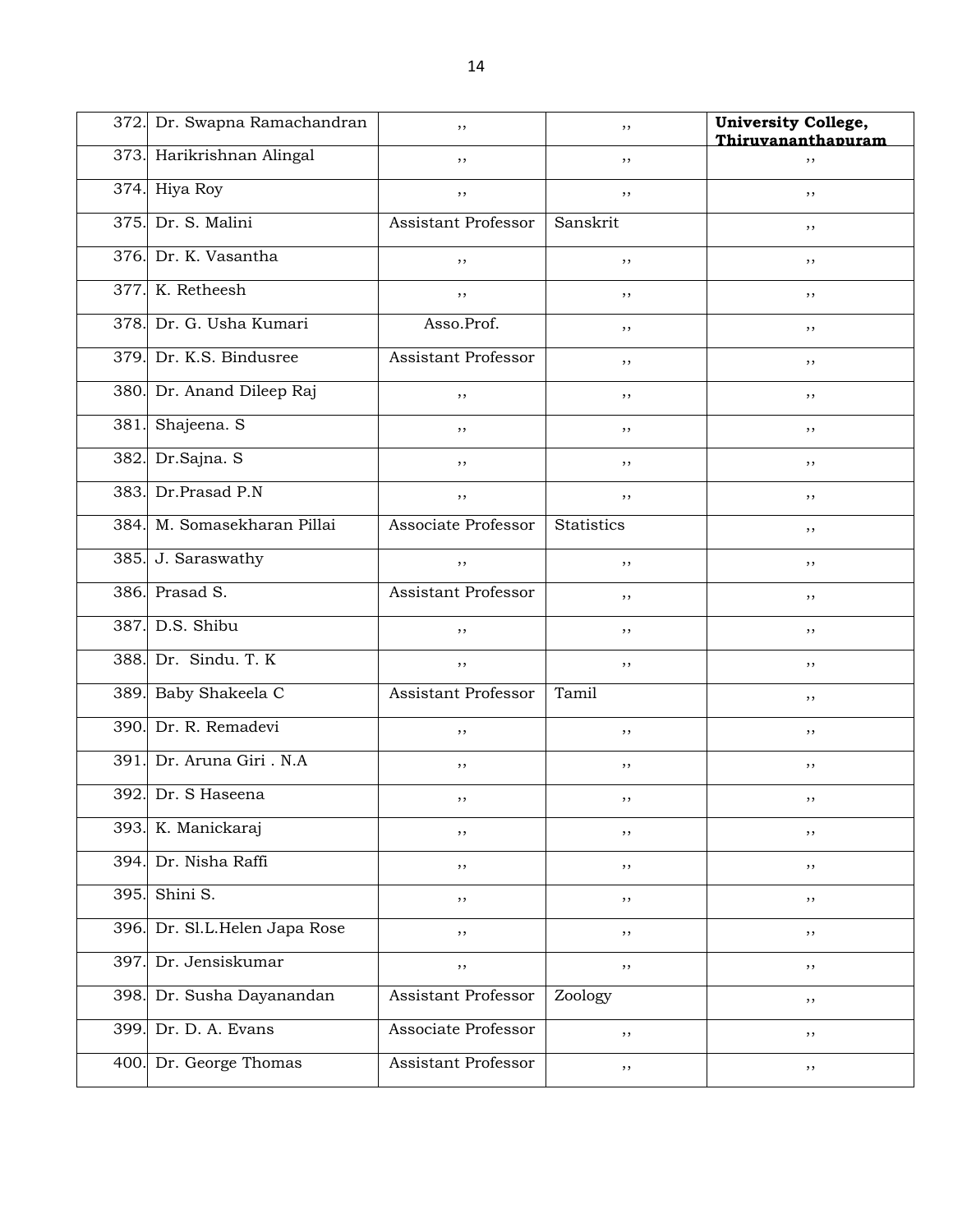| 401  | Dr. Aruna Devi C     | ,,                         | ,,                          | <b>University College,</b>      |
|------|----------------------|----------------------------|-----------------------------|---------------------------------|
|      |                      |                            |                             | Thiruvananthapuram              |
| 402. | Sajeeb Khan. A       | ,,                         | ,,                          | ,,                              |
| 403. | R. V. Ayna Gayathri  | ,,                         | ,,                          | ,,                              |
| 404. | Dr. Manomohan Antony | ,,                         | ,,                          | , ,                             |
| 405. | Dr. Ajitha V.S.      | ,,                         | ,,                          | ,,                              |
| 406. | Arun K.L.            | ,,                         | ,,                          | ,,                              |
| 407. | Sreeja G.R           | ,,                         | ,,                          | ,,                              |
| 408. | Dr.A Safiyabeevi     | Principal                  |                             | Govt. College,<br>Kariavatttom. |
| 409. | Dr.Santhosh.S,       | Associate Professor        | Chemistry and<br>Industrial | ,,                              |
| 410. | Dr.Kshama.V.Das      | Associate Professor        | ,,                          | ,,                              |
| 411  | G.Sreekala           | Assistant Professor        | ,,                          | ,,                              |
| 412. | Asha.S               | Assistant Professor        | ,,                          | ,,                              |
| 413. | Ajithprasad          | Assistant Professor        | ,,                          | ,,                              |
| 414. | Dr.B.Sreekumar       | Associate Professor        | Malaylam                    | ,,                              |
| 415. | Dr.Baiju.S           | Assistant Professor        | Mathematics                 | ,,                              |
| 416  | Haritha Vijay        | <b>Assistant Professor</b> | Sanskrit                    | ,,                              |
| 417. | Sunitha.S            | Assistant Professor        | Hindi                       | ,,                              |
| 418. | Dr.Rakhi Balagopal   | <b>Assistant Professor</b> | Tamil                       | ,,                              |
| 419. | Dr.Dhanya.V.S        | Assistant Professor        | Physical<br>Education       | , ,                             |
| 420. | Dr.Xaviour.G         | <b>Assistant Professor</b> | Bio-chemistry               | ,,                              |
| 421  | Dr.Sini.H            | <b>Assistant Professor</b> | ,,                          | ,,                              |
| 422  | Dr.Radhika.A         | Assistant Professor        | ,,                          | ,,                              |
| 423. | Dr.Boban.P.T         | Assistant Professor        | ,,                          | ,,                              |
| 424. | C.R.Dhanya           | Assistant Professor        | $, \,$                      | $, \,$                          |
| 425. | Dr.Sabeen.H.M        | <b>Assistant Professor</b> | Geology                     | $, \,$                          |
| 426. | A.S.Jaya             | Associate Professor        | Physics                     | $, \,$                          |
| 427  | Deepti.S.Nair        | Assistant Professor        | $, \, ,$                    | $, \,$                          |
| 428. | S.Sreela             | Associate Professor        | $, \,$                      | ,,                              |
| 429  | <b>Jolly Bose</b>    | Assistant Professor        | $, \,$                      | ,,                              |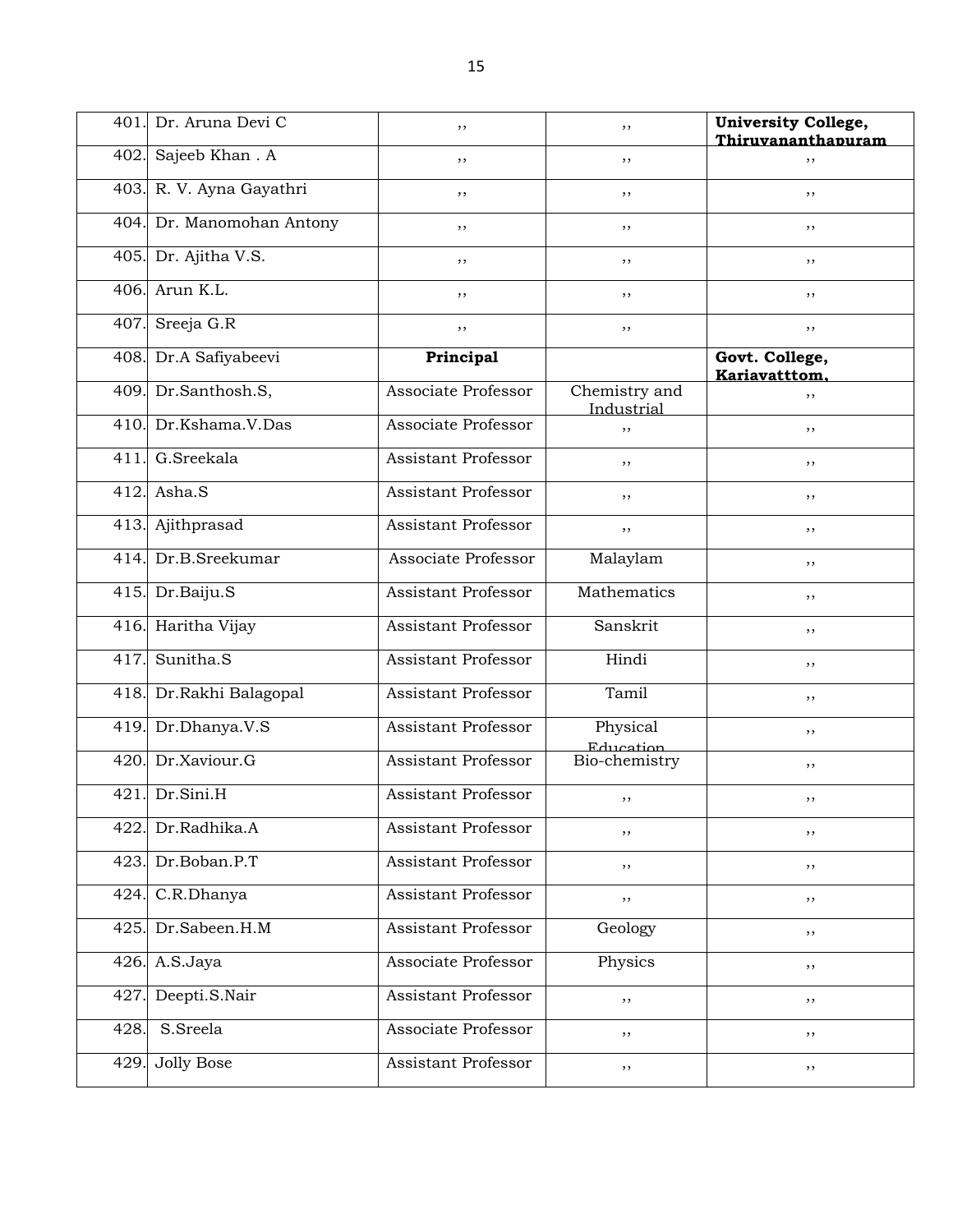|      | 430. Jayaram.V.S                       | Assistant Professor            | Zoology          | Govt. College,<br>Kariavatttom                |
|------|----------------------------------------|--------------------------------|------------------|-----------------------------------------------|
| 431. | N.K.Sajeevkumar                        | Assistant Professor            | statitics        | ,,                                            |
| 432. | Anne Philip                            | Assistant Professor            | ,,               | ,,                                            |
| 433. | Anjana.V                               | Assistant Professor            | ,,               | ,,                                            |
| 434. | Tina Elizabeth Mathew                  | Assistant Professor            | Computer Science | ,,                                            |
| 435. | Vidhya.N.P                             | Assistant Professor            | ,,               | ,,                                            |
| 436. | Priya.R                                | Assistant Professor            | ,,               | ,,                                            |
| 437. | Kumaresan.K                            | Assistant Professor            | ,,               | ,,                                            |
| 438. | Sreeja.S                               | Assistant Professor            | ,,               | ,,                                            |
| 439. | Anju.T.E                               | Assistant Professor            | ,,               | ,,                                            |
| 440. | Leena Mol O                            | Assistant Professor            | ,,               | ,,                                            |
| 441. | Prasad T.K                             | Assistant Professor            | Geography        | ,,                                            |
| 442. | Reejo R J                              | Assistant Professor            | ,,               | ,,                                            |
| 443. | Dr.Jairani.P.S                         | <b>Assistant Professor</b>     | Bio-technology   | ,,                                            |
| 444. | Dr.Soumyarani.V.S                      | Assistant Professor            | ,,               | ,,                                            |
| 445. | Sarita.G                               | Assistant Professor            | English          | ,,                                            |
| 446. | Smitha D G                             | Assistant Professor            | Botany           | ,,                                            |
| 447. | Binoy.K.R                              | Assistant Professor            | $, \,$           | ,,                                            |
| 448. | Ashwini Ashok                          | <b>Assistant Professor</b>     | French           | ,,                                            |
| 449. | DR.UNNIKRISHNAN K                      | PRINCIPAL I/C                  | <b>SAHITYA</b>   | Govt. Sanskrit College,<br>Thiruvananthapuram |
| 450. | DR.HARINARAYANAN M                     | HOD & ASST<br><b>PROFESSOR</b> | <b>JYOTHISHA</b> | ,,                                            |
| 451. | DR.E.N.ESWARAN                         | <b>ASST PROFESSOR</b>          | <b>JYOTHISHA</b> | ,,                                            |
| 452. | SUDHEESH O S                           | <b>ASST PROFESSOR</b>          | <b>JYOTHISHA</b> | ,,                                            |
| 453. | <b>GIRISH MP</b>                       | <b>ASST PROFESSOR</b>          | <b>JYOTHISHA</b> | ,,                                            |
|      | 454. DR.JAYAKRISHNAN<br>NAMROOTHIRI ND | <b>ASST PROFESSOR</b>          | <b>JYOTHISHA</b> | ,,                                            |
| 455. | DR.S.S VIVEKANANDAN                    | HOD & ASST<br><b>PROFESSOR</b> | <b>NYAYA</b>     | ,,                                            |
| 456. | DR.LAKSHMI VIJAYAN V T                 | <b>ASST PROFESSOR</b>          | <b>NYAYA</b>     | ,,                                            |
| 457. | DR.PRIYA M P                           | <b>ASST PROFESSOR</b>          | <b>NYAYA</b>     | ,,                                            |
| 458. | DR.SUBITHA K A                         | <b>ASST PROFESSOR</b>          | <b>NYAYA</b>     | $, \,$                                        |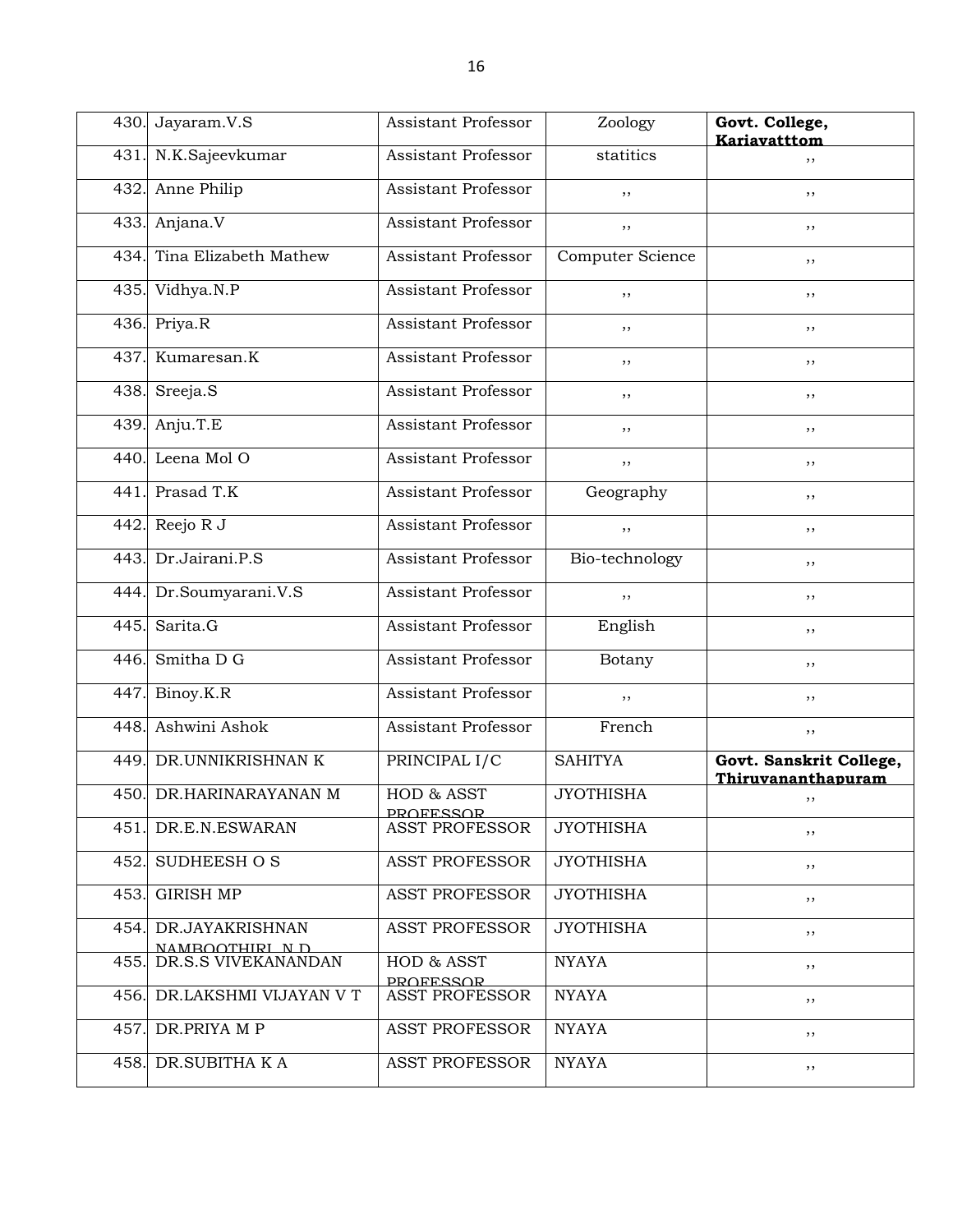|      | 459. DR.P.G SUMANGALA                   | <b>ASST PROFESSOR</b>              | <b>NYAYA</b>          | Govt. Sanskrit College,<br>Thiruvananthapuram  |
|------|-----------------------------------------|------------------------------------|-----------------------|------------------------------------------------|
|      | 460. DR.N.A SHIHAB                      | HOD I/C & ASST<br><b>PROFESSOR</b> | <b>SAHITYA</b>        | ,,                                             |
| 461. | DR.K.A SHYMA                            | <b>ASST PROFESSOR</b>              | <b>SAHITYA</b>        | , ,                                            |
| 462. | DR.SOBHAP                               | <b>ASST PROFESSOR</b>              | <b>SAHITYA</b>        | ,,                                             |
| 463. | MINI K                                  | <b>ASST PROFESSOR</b>              | <b>SAHITYA</b>        | ,,                                             |
| 464. | LEENA C P                               | <b>ASST PROFESSOR</b>              | <b>SAHITYA</b>        | ,,                                             |
|      | 465. DR.JAYAPRAKASH S                   | <b>ASST PROFESSOR</b>              | <b>VEDANTHA</b>       | ,,                                             |
|      | 466. DR.P.RAJESHKUMAR                   | <b>ASST PROFESSOR</b>              | <b>VEDANTHA</b>       | ,,                                             |
| 467. | <b>DR.SMITHA SABU</b>                   | <b>ASST PROFESSOR</b>              | <b>VEDANTHA</b>       | ,,                                             |
| 468. | SREENIVASNAN P V                        | <b>ASST PROFESSOR</b>              | <b>VEDANTHA</b>       | ,,                                             |
| 469. | <b>GAYATHRIDEVI G</b>                   | <b>ASST PROFESSOR</b>              | <b>VEDANTHA</b>       | ,,                                             |
| 470. | MANJU T G                               | <b>ASST PROFESSOR</b>              | <b>VEDANTHA</b>       | ,,                                             |
| 471. | DR.PRADEEP VARMA P K                    | HOD & ASST<br><b>PROFFSSOR</b>     | <b>VYAKARANA</b>      | ,,                                             |
| 472. | <b>BINDHYAKS</b>                        | <b>ASST PROFESSOR</b>              | <b>VYAKARANA</b>      | ,,                                             |
| 473. | <b>VINOD KUMAR</b><br><b>KATTUMUNDA</b> | <b>ASST PROFESSOR</b>              | <b>VYAKARANA</b>      | ,,                                             |
| 474. | <b>RENIL DEV M R</b>                    | <b>ASST PROFESSOR</b>              | <b>VYAKARANA</b>      | ,,                                             |
|      | 475. DR.SUJITH S                        | <b>ASST PROFESSOR</b>              | <b>VYAKARANA</b>      | ,,                                             |
| 476. | <b>SHYAMA SAJEEV</b>                    | HOD & ASST<br><b>PROFFSSOR</b>     | <b>ENGLISH</b>        | ,,                                             |
| 477. | DR.SREEKALA R B                         | HOD & ASST<br><b>PROFESSOR</b>     | <b>MALAYALAM</b>      | ,,                                             |
| 478. | Dr. SHABANA HABEEB                      | HOD & ASST<br><b>PROFESSOR</b>     | <b>HINDI</b>          | ,,                                             |
| 479. | AJI P L                                 | HOD & ASST<br><b>PROFESSOR</b>     | PHY. EDN              | , ,                                            |
| 480. | Dr.Sheela .S                            | Principal                          | Botany                | Govt. College, Attingal,<br>Thiruvananthapuram |
| 481  | Lakshmy Chandra Sekhar                  | Assistant Prof.                    | English               | ,,                                             |
| 482. | Rejitha. R                              | ,,                                 | ,,                    | ,,                                             |
| 483. | Dr.Yamuna D.S                           | ,,                                 | $, \,$                | $, \,$                                         |
| 484. | S.V AnilKumar                           | Associate Prof.                    | Physical<br>Education | $, \,$                                         |
| 485. | Dr. Pradeepkumar. K                     | Associate Professor                | Commerce              | $, \,$                                         |
| 486. | Sunilraj. N.V                           | ,,                                 | $, \,$                | ,,                                             |
| 487. | Dr.Sarun. S.G                           | , ,                                | ,,                    | ,,                                             |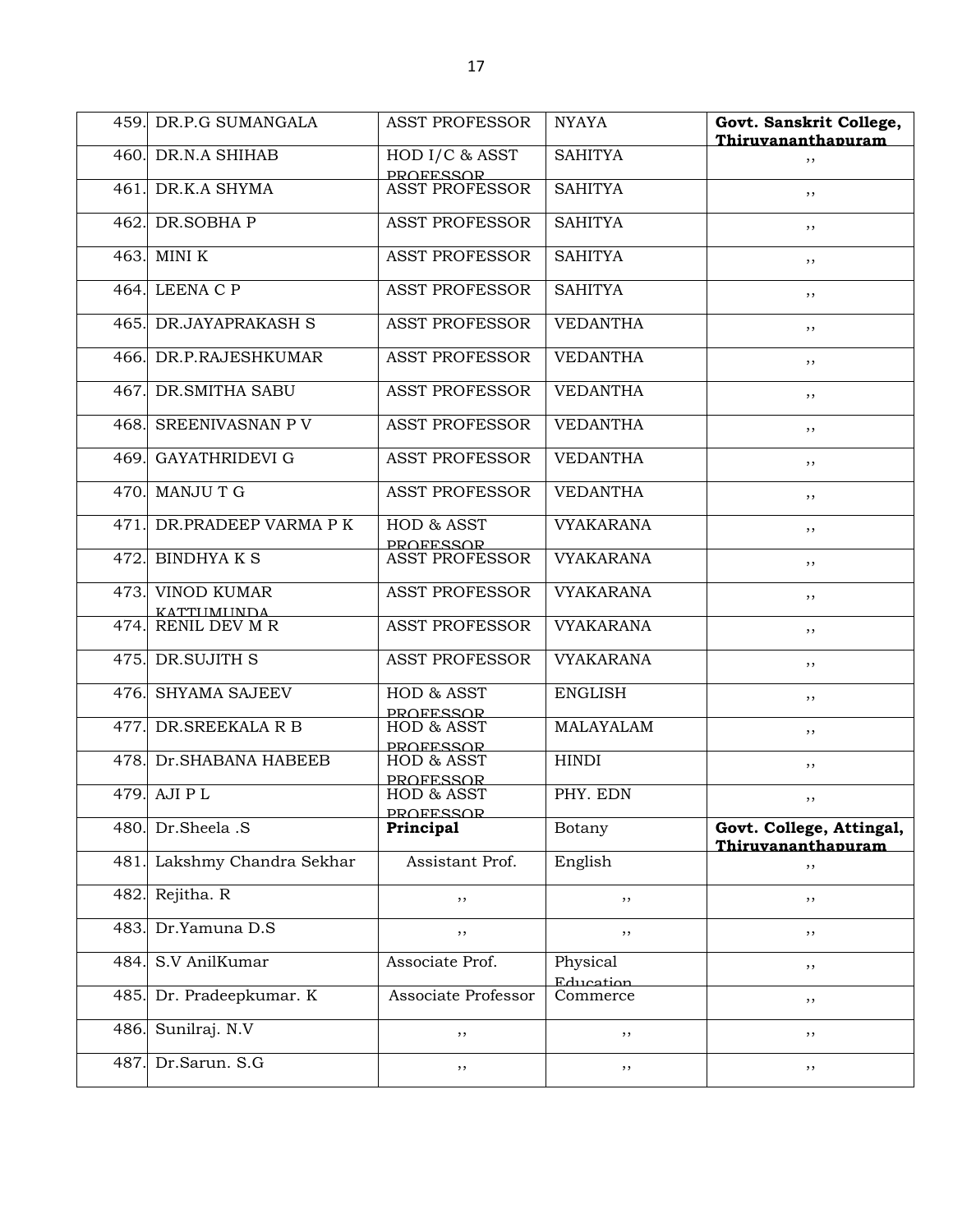| 488. | Manikantan, G          | Assistant Prof.            | Commerce                 | Govt. College, Attingal,<br>Thiruvananthapuram |
|------|------------------------|----------------------------|--------------------------|------------------------------------------------|
| 489. | Ratheesh K Nair        | ,,                         | ,,                       | ,,                                             |
| 490. | Shanimon. S            | ,,                         | ,,                       | ,,                                             |
| 491. | Sunil.S                | $, \,$                     | $, \,$                   | , ,                                            |
| 492. | Dr.Vijila V            | ,,                         | ,,                       | ,,                                             |
| 493. | Anitha.S               | ,,                         | ,,                       | ,,                                             |
| 494. | Anilkumar.D.V          | Assistant Prof.            | Malayalam                | ,,                                             |
| 495. | M.Jasmin               | Assistant Prof.            | Physics                  | ,,                                             |
| 496. | PradeepKumar.K         | $, \,$                     | <b>Political Science</b> | , ,                                            |
| 497. | Sudheer.B              | $, \,$                     | Polymer<br>Chemistry     | ,,                                             |
| 498. | Sumi.V                 | <b>Associate Professor</b> | ,,                       | ,,                                             |
| 499. | Thushara.R             | ,,                         | ,,                       | ,,                                             |
| 500. | Ebsi. N.J              | ,,                         | Economics                | ,,                                             |
| 501. | Ganasree.H             | $, \,$                     | $, \,$                   | , ,                                            |
| 502. | Lakshmi. L             | <b>Assistant Professor</b> | ,,                       | ,,                                             |
| 503. | Shalini Lawrence       | ,,                         | ,,                       | ,,                                             |
| 504. | Gopakumar. K           | ,,                         | ,,                       | ,,                                             |
| 505. | Sashila. A             | ,,                         | ,,                       | ,,                                             |
|      | 506. Krishnaprabha C.B | $, \,$                     | $, \,$                   | , ,                                            |
| 507. | Seethalakshmi V        | $, \,$                     | $, \,$                   | ,,                                             |
|      | 508. Dr.Majida M       | Assistant Prof.            | Hindi                    | $, \,$                                         |
| 509. | Muhammed Shah          | Assistant Prof             | Arabic                   | , ,                                            |
| 510. | K.H. Ragesh            | Assistant Professor        | History                  | ,,                                             |
| 511. | Thushara P.S           | ,,                         | ,,                       | $, \,$                                         |
| 512. | Sandhaya J Nair        | ,,                         | $, \,$                   | , ,                                            |
| 513. | Shibukumar             | Assistant Prof.            | Maths                    | $, \,$                                         |
| 514. | Dr.Anil Kumar.J        | Principal                  |                          | Govt. College,<br>Nedumangad.                  |
| 515. | Dr.Gladson Raj.S       | Assistant Professor        | Computer Science         | ,,                                             |
| 516. | Dr.Bindhulal.T.S       | Assistant Professor        | $, \,$                   | $, \,$                                         |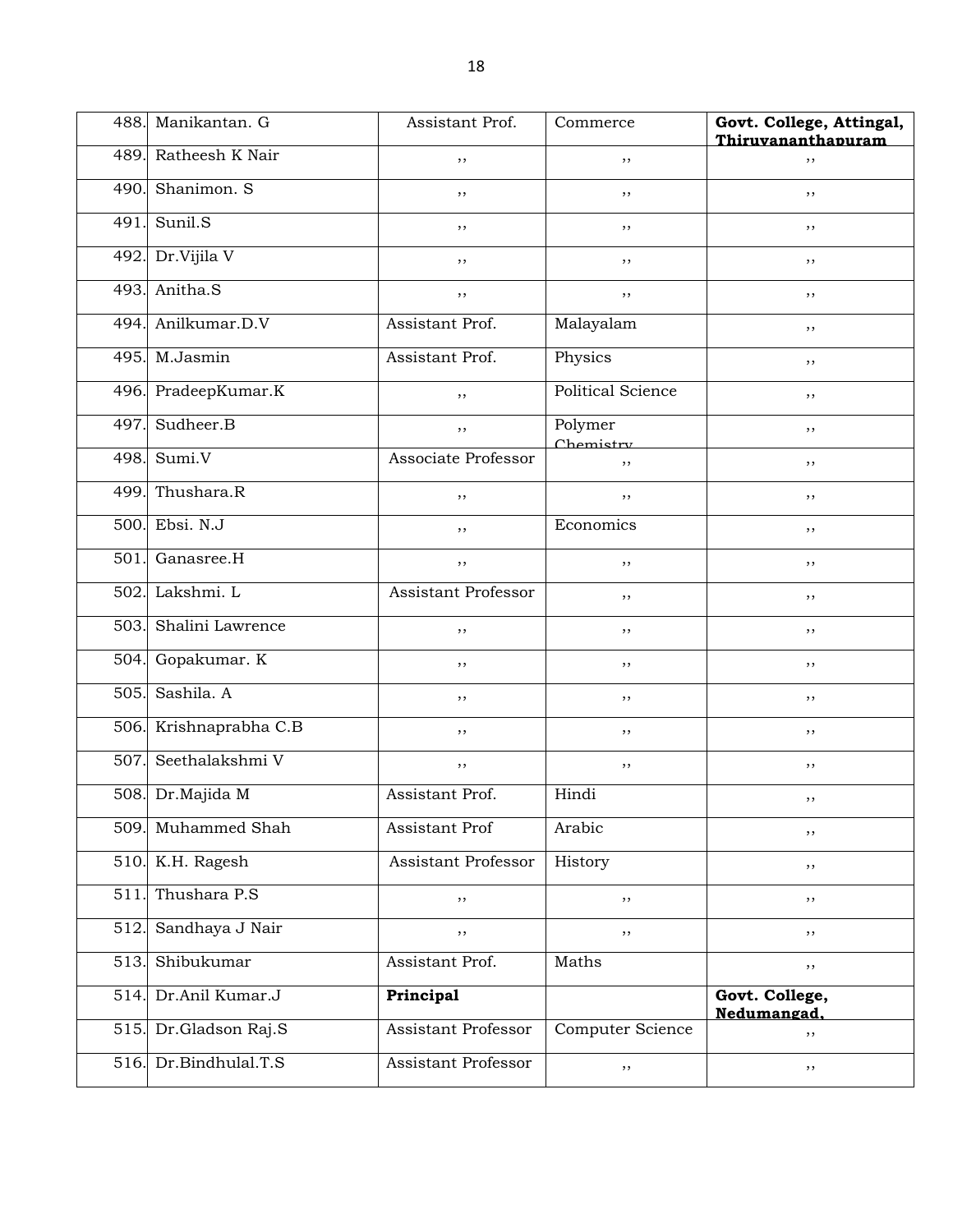| 517. | Vijayan.K           | Assistant Professor        | Commerce              | Govt. College,<br>Nedumangad                  |
|------|---------------------|----------------------------|-----------------------|-----------------------------------------------|
|      | 518. Dr.Biju.A.V    | <b>Assistant Professor</b> | ,,                    | ,,                                            |
| 519. | Dr.Anzar.R.N        | Assistant Professor        | ,,                    | ,,                                            |
| 520  | Indurajani.R        | Assistant Professor        | ,,                    | ,,                                            |
| 521  | Reenakumari.D       | Assistant Professor        | $, \,$                | ,,                                            |
| 522  | Nazeem.A            | Assistant Professor        | , ,                   | ,,                                            |
| 523. | Sujan Kumar.K.G     | Assistant Professor        | , ,                   | ,,                                            |
| 524. | Dr.Rajesh.T         | Assistant Professor        | $, \,$                | ,,                                            |
| 525. | Sibi Natuvilakkandy | Assistant Professor        | Economics             | ,,                                            |
| 526. | Gopika.G.G          | <b>Assistant Professor</b> | $, \,$                | ,,                                            |
| 527  | Nandu.C.J           | <b>Assistant Professor</b> | ,,                    | ,,                                            |
| 528. | Swapnakumar.K       | Assistant Professor        | History               | ,,                                            |
| 529. | Dr.Sunil Kumar.R    | Assistant Professor        | , ,                   | ,,                                            |
| 530. | Bijikumary.P        | <b>Assistant Professor</b> | , ,                   | ,,                                            |
| 531  | Subhash.S           | <b>Assistant Professor</b> | $, \,$                | ,,                                            |
| 532  | Thushad.T           | <b>Assistant Professor</b> | , ,                   | ,,                                            |
| 533. | Shyma Jacob .J.R    | Assistant Professor        | $, \,$                | ,,                                            |
| 534. | Dr.Rajeev.R         | <b>Assistant Professor</b> | Hindi                 | ,,                                            |
| 535. | Dr.Alex.L           | <b>Assistant Professor</b> | Malayalam             | ,,                                            |
| 536. | Beena.K             | Assistant Professor        | $, \,$                | ,,                                            |
| 537. | Beena Krishnan      | <b>Assistant Professor</b> | ,,                    | , ,                                           |
| 538. | Saleena.S           | Assistant Professor        | ,,                    | ,,                                            |
| 539  | Reshmy.V.K          | Assistant Professor        | Physics               | ,,                                            |
| 540. | Vinu Rajesh.G       | Assistant Professor        | English               | ,,                                            |
| 541. | Dr.Manju.R          | Assistant Professor        | English               | ,,                                            |
| 542  | Arun Dev.V.T        | <b>Assistant Professor</b> | Physical<br>Education | $, \,$                                        |
| 543  | Syamlal.S           | Assistant Professor        | Mathematics           | ,,                                            |
| 544. | Suresh.R            | Assistant Professor        | $, \,$                | ,,                                            |
| 545. | Dr.Rejula P.K       | Associate Professor        | Sociology             | K N.M. Govt Arts &<br><b>Science College.</b> |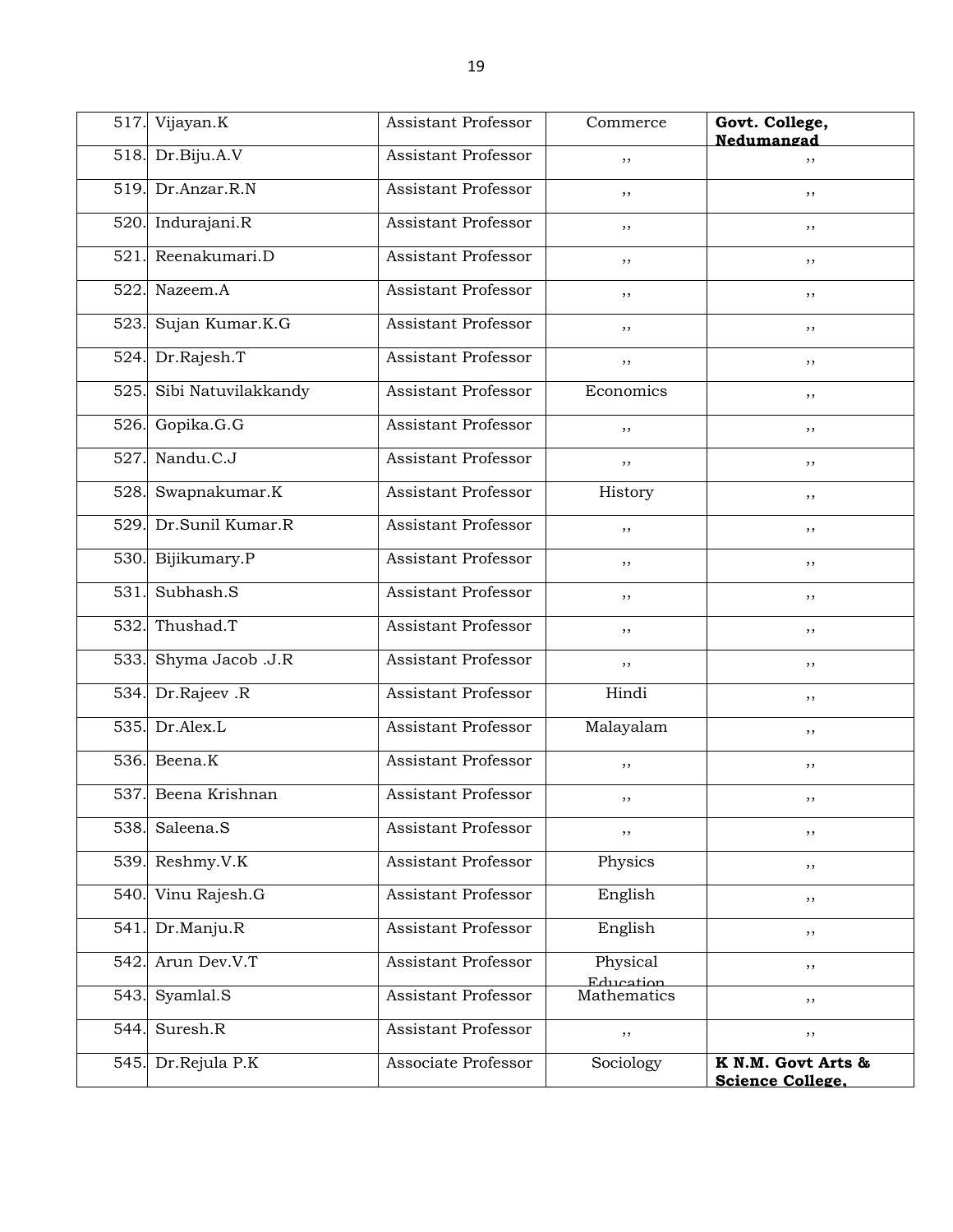|      | 546. Dr.Sunil John.J | Associate Professor          | Sociology             | K N.M. Govt Arts &<br><b>Science College.</b>                                          |
|------|----------------------|------------------------------|-----------------------|----------------------------------------------------------------------------------------|
| 547. | Dr.Jyothi.S.Nair     | <b>Assistant Professor</b>   | Sociology             | ,,                                                                                     |
| 548. | Abdurahem.M.P        | Assistant Professor          | Sociology             | ,,                                                                                     |
| 549. | Dr.Sindhu.C.A        | Assistant Professor          | Sociology             | ,,                                                                                     |
| 550. | Chithra.S.Nair       | <b>Assistant Professor</b>   | Sociology             | ,,                                                                                     |
| 551. | Krisha.S             | Assistant Professor          | Sociology             | ,,                                                                                     |
| 552. | Sinish.K.V           | Assistant Professor          | Economics             | ,,                                                                                     |
| 553. | Resmi, R. Nair       | <b>Assistant Professor</b>   | Economics             | , ,                                                                                    |
| 554. | Anil Kumar.R         | Assistant Professor          | Economics             | ,,                                                                                     |
| 555. | Sameer.S             | Assistant Professor          | Politics              | ,,                                                                                     |
| 556. | Johnrose.J           | Assistant Professor          | Mathematics           | ,,                                                                                     |
| 557. | Jeeja.A.V            | Assistant Professor          | Mathematics           | ,,                                                                                     |
| 558. | Subramanain.P        | <b>Assistant Professor</b>   | Commerce              | , ,                                                                                    |
| 559. | Dr.Rani.L            | <b>Assistant Professor</b>   | Commerce              | ,,                                                                                     |
| 560. | Sreedevi.S.R         | <b>Assistant Professor</b>   | Commerce              | ,,                                                                                     |
| 561. | Thushara.R.V         | Assistant Professor          | Commerce              | ,,                                                                                     |
| 562. | Rekha.V.G            | Assistant Professor          | English               | ,,                                                                                     |
| 563. | Vineetha Mohan       | <b>Assistant Professor</b>   | English               | , ,                                                                                    |
| 564. | Kezia Anna           | <b>Assistant Professor</b>   | English               | ,,                                                                                     |
| 565. | Vimalkumar.C.L       | Assistant Professor          | History               | ,,                                                                                     |
| 566. | Jayakumar.R          | <b>Assistant Professor</b>   | Malayalam             | ,,                                                                                     |
| 567  | Sreelekshmi S.K      | <b>Assistant Professor</b>   | Malayalam             | ,,                                                                                     |
| 568. | Preetha Remani.T.E   | <b>Assistant Professor</b>   | Hindi                 | ,,                                                                                     |
| 569. | Dr.Sajeev.D          | Assistant Professor          | Physics               | ,,                                                                                     |
| 570. | Dr.Anil.V            | Associate Professor          | <b>Statistics</b>     | ,,                                                                                     |
| 571  | Dr.R.Rajeev Kumar    | <b>Assistant Professor</b>   | Physical<br>Education | ,,                                                                                     |
| 572. | Priya. P.S           | Asst.Professor of            | English               | Malayankeezhu<br>Madhavakavi Smaraka<br><b>Government Arts and</b><br>Science College, |
| 573. | Anusha.S             | Asst.Professor of<br>English | Arabic                | ,,                                                                                     |
|      |                      |                              |                       |                                                                                        |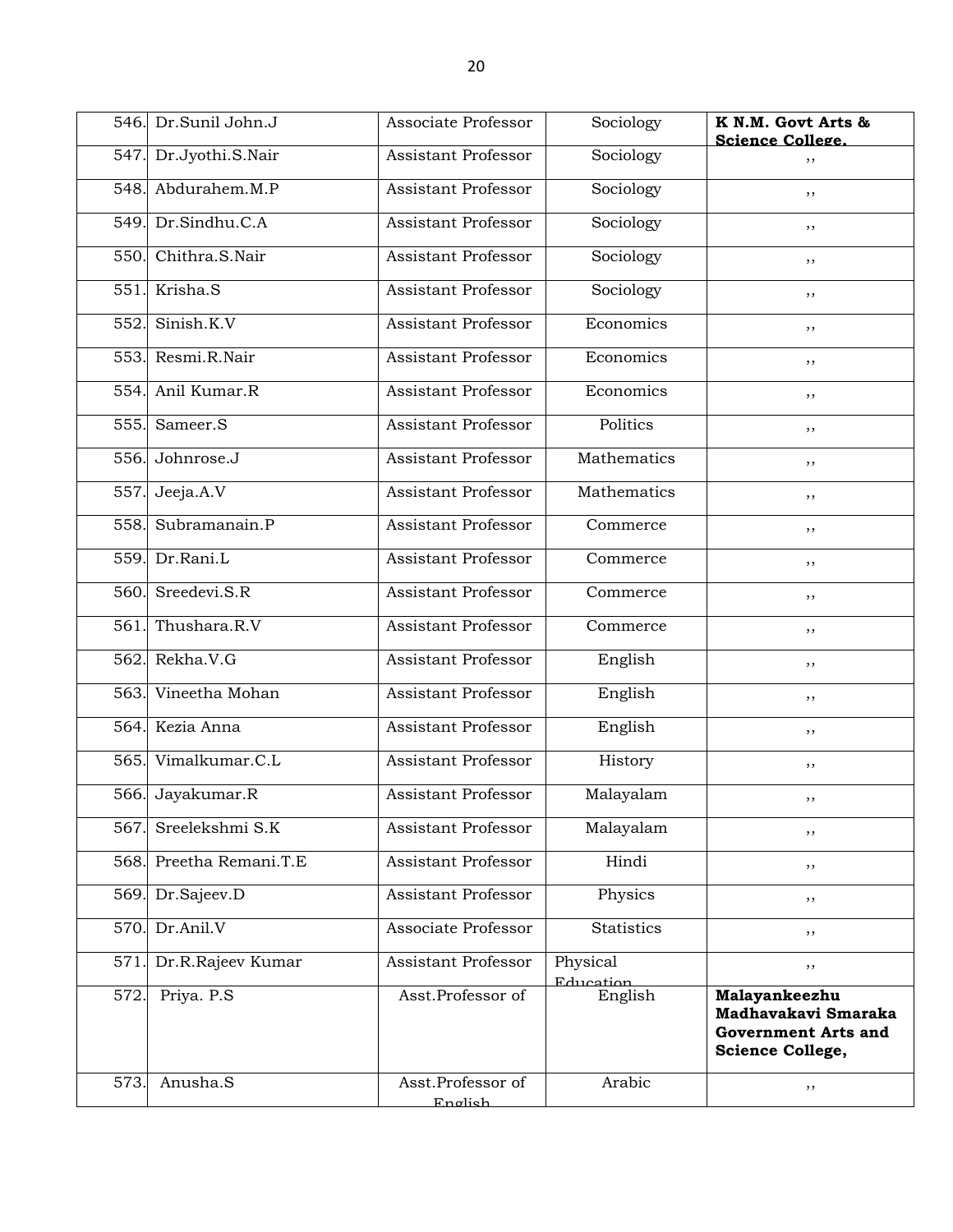|      | 574. Girish.G              | Asst.Professor             | Botany                | Malayankeezhu                |
|------|----------------------------|----------------------------|-----------------------|------------------------------|
|      |                            | Commerce                   |                       | Madhavakavi Smaraka          |
|      |                            |                            |                       | <b>Government Arts and</b>   |
|      |                            |                            |                       | <b>Science College</b>       |
| 575. | Dr.Sini Abraham            | Asst.Professor             | Physical              |                              |
|      |                            |                            | Education"            | ,,                           |
| 576. | Sindhu V.S                 |                            | Physical              | <b>Government Arts &amp;</b> |
|      |                            |                            | Education             | Science College,             |
|      |                            |                            |                       | <b>Kulathoor</b>             |
|      |                            |                            |                       |                              |
| 577. | Praseetha P                |                            | English               | ,,                           |
|      | 578. Manoj.G               |                            | Geography             | ,,                           |
| 579. | Merina.M                   |                            | ,,                    | ,,                           |
|      | 580. Gayathry S.G          |                            | Chemistry             | ,,                           |
| 581. | Dr.G.S .Thara              | Principal                  | Chemistry             | <b>Baby John Memorial</b>    |
|      |                            |                            |                       | Govt. College. Chavara       |
| 582. | Ajayan.K                   | Associate Professor        | ,,                    | ,,                           |
|      | 583. Anitha.P              | <b>Assistant Professor</b> | Mathematics           | ,,                           |
| 584. | Arun Kumar.R               | <b>Assistant Professor</b> | $^{\prime\prime}$     | ,,                           |
|      | 585. Dr.Krishna Kumar.G    | Assistant Professor        | $\mathbf{r}$          | ,,                           |
| 586. | Sunil Kumar.R              | Assistant Professor        | $^{\prime\prime}$     | ,,                           |
| 587. | Prabha.S                   | Assistant Professor        | $^{\prime\prime}$     | ,,                           |
| 588. | Shamna.M                   | Assistant Professor        | $^{\prime\prime}$     | ,,                           |
| 589. | Usha.K                     | Assistant Professor        | <b>Statistics</b>     | ,,                           |
| 590. | Dr.V.Anil Prasad           | Associate Professor        | Commerce              | ,,                           |
|      | 591. Dr.Rajeev Kumar.A.D   | <b>Assistant Professor</b> | $^{\prime\prime}$     | ,,                           |
| 592. | Dr.Sreevidya.P.V           | Assistant Professor        | $^{\prime\prime}$     | $, \,$                       |
|      | 593. Dr.Biju.T             | Assistant Professor        | ,,                    | ,,                           |
| 594. | Dr.Udaya Kumar.M           | <b>Assistant Professor</b> | $^{\prime\prime}$     | $, \,$                       |
| 595. | Dr.Ruby.S                  | Assistant Professor        | $^{\prime\prime}$     |                              |
| 596. | Rajendran.N.P              | <b>Assistant Professor</b> | English               | ,,                           |
| 597. | Dr.Mini Babu               | <b>Assistant Professor</b> | $^{\prime\prime}$     | $, \,$                       |
|      | 598. Harikumar.T.G         | Assistant Professor        | $\boldsymbol{\prime}$ | ,,                           |
|      | 599. Dr.Mathews Plamoottil | <b>Assistant Professor</b> | Zoology               | $, \,$                       |
|      | 600. Dr.Reshmi Vijayan     | Assistant Professor        | ,,                    | $, \,$                       |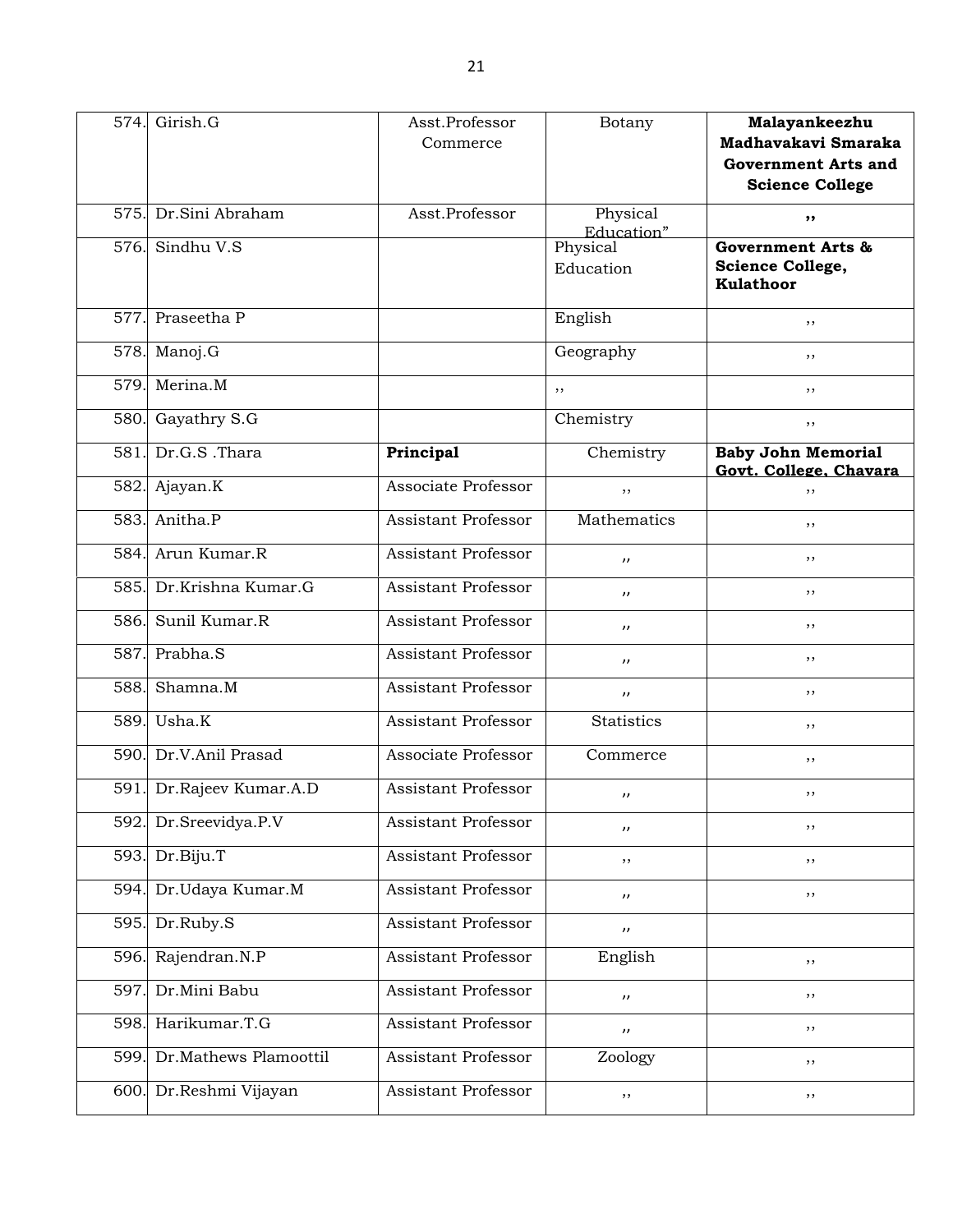| 601  | Kabeer.I                | <b>Assistant Professor</b> | Botany                       | <b>Baby John Memorial</b><br>Govt. College, Chavara                                   |
|------|-------------------------|----------------------------|------------------------------|---------------------------------------------------------------------------------------|
| 602  | Sreekanth.K             | <b>Assistant Professor</b> | History                      | ,,                                                                                    |
|      | 603. Rajasree.R         | Assistant Professor        | History                      | ,,                                                                                    |
| 604. | Sreekala.K              | <b>Assistant Professor</b> | ,,                           | ,,                                                                                    |
|      | 605. Ajai Kumar.A       | <b>Assistant Professor</b> | Economics                    | ,,                                                                                    |
| 606. | Dr.M.Rahim              | <b>Assistant Professor</b> | Politics                     | ,,                                                                                    |
| 607  | Santhosh Kumar.S        | <b>Assistant Professor</b> | Physics                      | ,,                                                                                    |
|      | 608. Dr.Najidha.s       | <b>Assistant Professor</b> | ,,                           | ,,                                                                                    |
| 609. | Dr.Gopakumar.G          | Assistant Professor        | Hindi                        | ,,                                                                                    |
| 610. | Dr.Mariam.A             | <b>Assistant Professor</b> | Malayalam                    | ,,                                                                                    |
| 611  | K.Suresh                | <b>Assistant Professor</b> | Physical                     | ,,                                                                                    |
| 612. | Dr.SethuRavi.R          | Associate Professor        | Education<br>Commerce        | <b>Government Arts &amp;</b><br><b>Science College,</b><br>Ambalapuzha,<br>Alappuzha. |
| 613. | Ashokan.C.K             | Associate Professor        | Maths                        | ,,                                                                                    |
| 614. | Thomas Varhese PullikAL | <b>Assistant Professor</b> | <b>Political Science</b>     | ,,                                                                                    |
|      | 615. Bindu.D            | Assistant Professor        | Malayalam                    | ,,                                                                                    |
| 616. | Dr.PradeepKumar.B       | <b>Assistant Professor</b> | Economics                    | ,,                                                                                    |
| 617  | Dr.Mothi George         | <b>Assistant Professor</b> | Economics                    | ,,                                                                                    |
| 618  | Dr.Reshmi Krishnan      | <b>Assistant Professor</b> | Hindi                        | ,,                                                                                    |
| 619. | Jairaj.J                | <b>Assistant Professor</b> | Physical<br><b>Education</b> | ,,                                                                                    |
|      | 620. Madulal.P.R        | Assistant Professor        | Commerce                     | ,,                                                                                    |
| 621  | Jayaraj.R               | Assistant Professor        | Commerce                     | , ,                                                                                   |
| 622  | Manju.G                 | Assistant Professor        | Computer Science             | , ,                                                                                   |
|      | 623. Remesh Kumar.M.H   | <b>Assistant Professor</b> | History                      | , ,                                                                                   |
| 624. | Antony .C.F             | <b>Assistant Professor</b> | English                      |                                                                                       |
| 625. | Syam Kishore            | <b>Assistant Professor</b> | Physics                      | ,,                                                                                    |
| 626. | Dr.Jijo.S               | Assistant Professor        | Maths                        | , ,                                                                                   |
| 627  | Sreekumar.V             | <b>Assistant Professor</b> | <b>Statistics</b>            |                                                                                       |
| 628. | Sivaraj.R               | Professor Grade I          | Applied Art                  | College of Fine Arts,<br>Thiruvananthapuram                                           |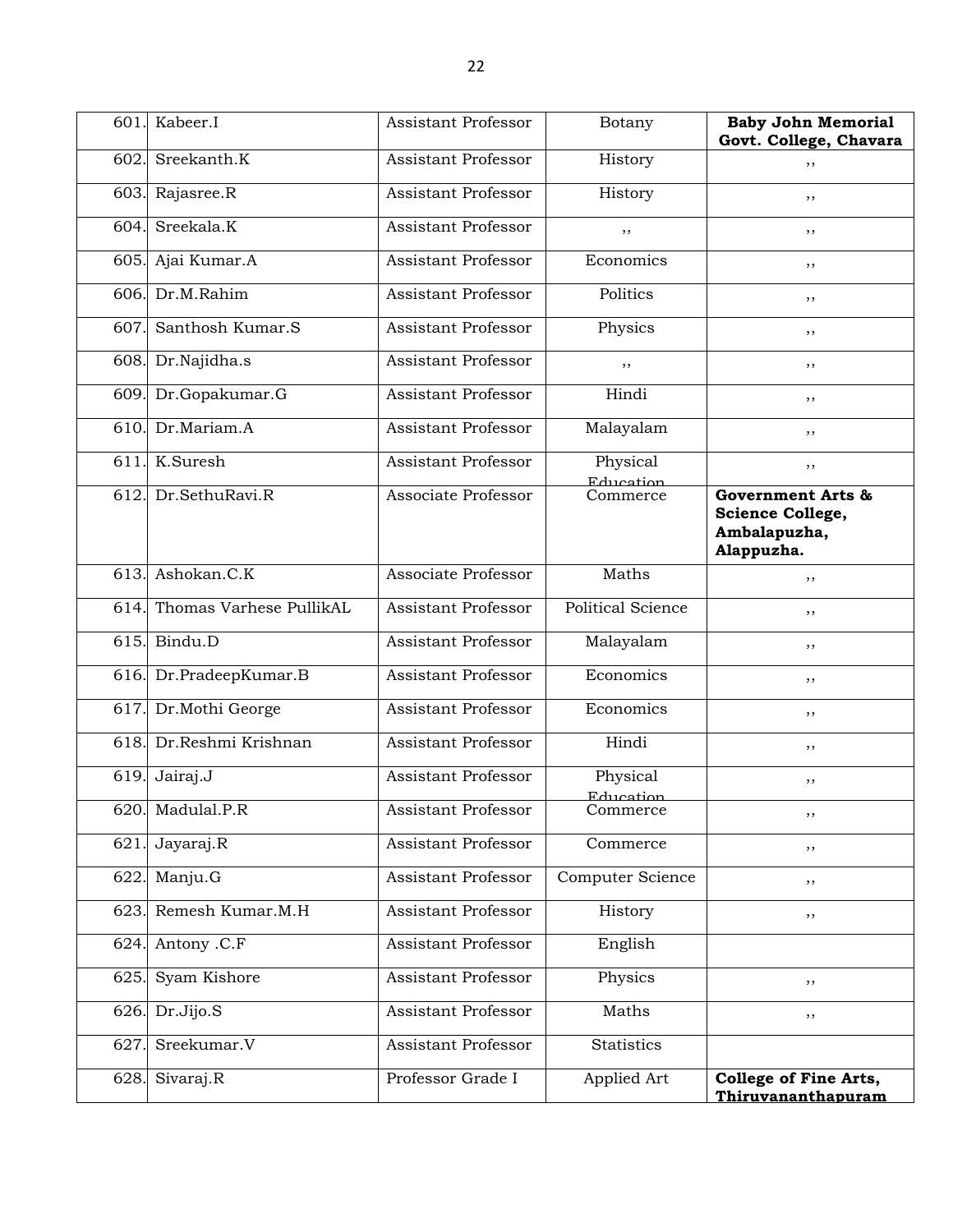|      | 629. Mikku Kurian Cheriyan | $\boldsymbol{\mathcal{U}}$ | Painting                         | <b>College of Fine Arts,</b><br>Thiruvananthapuram |
|------|----------------------------|----------------------------|----------------------------------|----------------------------------------------------|
| 630. | Jayachandran V             | Professor Grade II         | Applied Art                      | ,,                                                 |
| 631. | Pushpasaran C.N            | $\epsilon\epsilon$         | Sculpture                        | ,,                                                 |
| 632. | Lal.K                      | $\epsilon$                 | Painting                         | ,,                                                 |
| 633. | Chandran.T.V               | Lecturer                   | History of Art and               | ,,                                                 |
| 634. | Ansar.S                    | $\epsilon\epsilon$         | <b>Eisthetics</b><br>Applied art | ,,                                                 |
| 635. | Abhilash Das               | $\boldsymbol{\mathcal{U}}$ | $\alpha$                         | ,,                                                 |
| 636. | Charutha Reghunath         | $\boldsymbol{\mathcal{U}}$ | $\epsilon$                       |                                                    |
| 637. | Manoj V                    | Prof.Gr.I                  |                                  | Raja Ravi Varma<br><b>College of Fine Arts.</b>    |
| 638. | Narayanankutty             | Prof.Gr.II                 |                                  | ,,                                                 |
| 639. | Sreenandanan T.K           | Prof .Gr II                |                                  | ,,                                                 |
| 640. | Suni.N                     | Prof.Gr.II                 |                                  | ,,                                                 |
| 641. | Shijo Jacob                | Prof.Gr.II                 |                                  | ,,                                                 |
| 642. | Preeti Joseph              | Lecturer (Hr.Gr)           |                                  | ,,                                                 |
| 643. | Shanavas $\overline{R}$    | Lecturer (Hr.Gr)           |                                  | ,,                                                 |
| 644. | Renjith KumarV             | Lecturer                   |                                  | ,,                                                 |
| 645. | Binoy V.M                  | Lecturer                   |                                  | ,,                                                 |
| 646. | Shanti V Rajan             | Lecturer                   |                                  | ,,                                                 |
| 647. | Abin Sindow SP             | Lecturer                   |                                  | $, \,$                                             |
| 648. | A. Suhruthkumar            | Associate Professor        | <b>LAW</b>                       | Govt. Law College,<br>Thiruvananthapuram           |
| 649. | Premaletha. B              | $, \,$                     | <b>LAW</b>                       | ,,                                                 |
| 650. | Rani George                | , ,                        | LAW                              | , ,                                                |
| 651  | Manoj Krishna. A           | Assistant Professor        | $\rm LAW$                        | $, \, ,$                                           |
| 652. | Hareendran K               | ,,                         | $\rm LAW$                        | $, \,$                                             |
| 653. | Dr.Money Veena.V.R         | , ,                        | <b>LAW</b>                       | $, \,$                                             |
| 654. | Dr.Hameema. M              | , ,                        | $\rm LAW$                        | $, \,$                                             |
| 655. | Bindu. G.K                 | ,,                         | $\rm LAW$                        |                                                    |
| 656. | Dr.Krishnakumar.G          | , ,                        | $\rm LAW$                        | $, \,$                                             |
| 657. | Thaji.G.B                  | $, \,$                     | LAW                              | ,,                                                 |